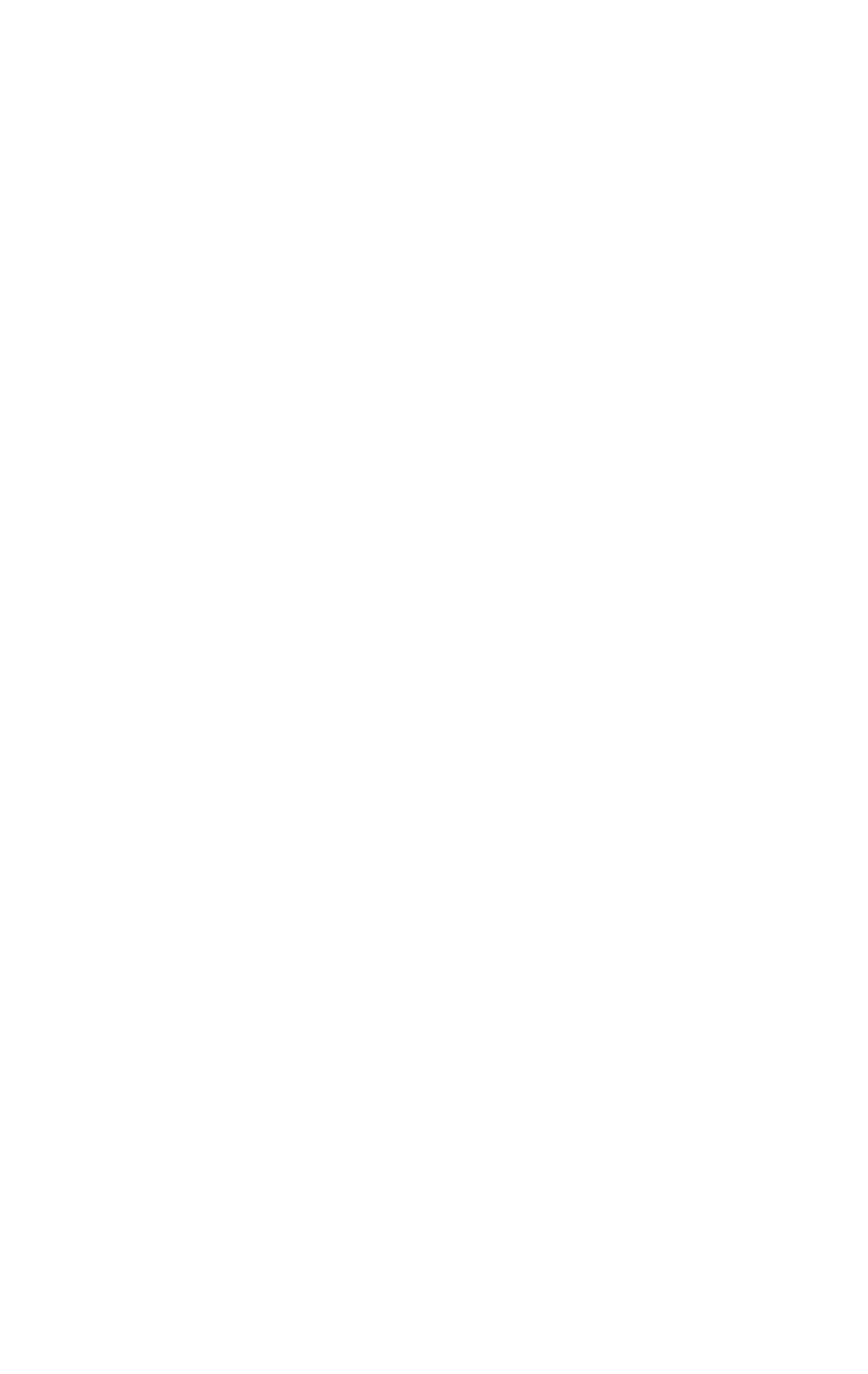## You Only See What You Admire

*Beginning Day of the Adults and University Students of Communion and Liberation By video link, September 26, 2020*

COMMUNION AND LIBERATION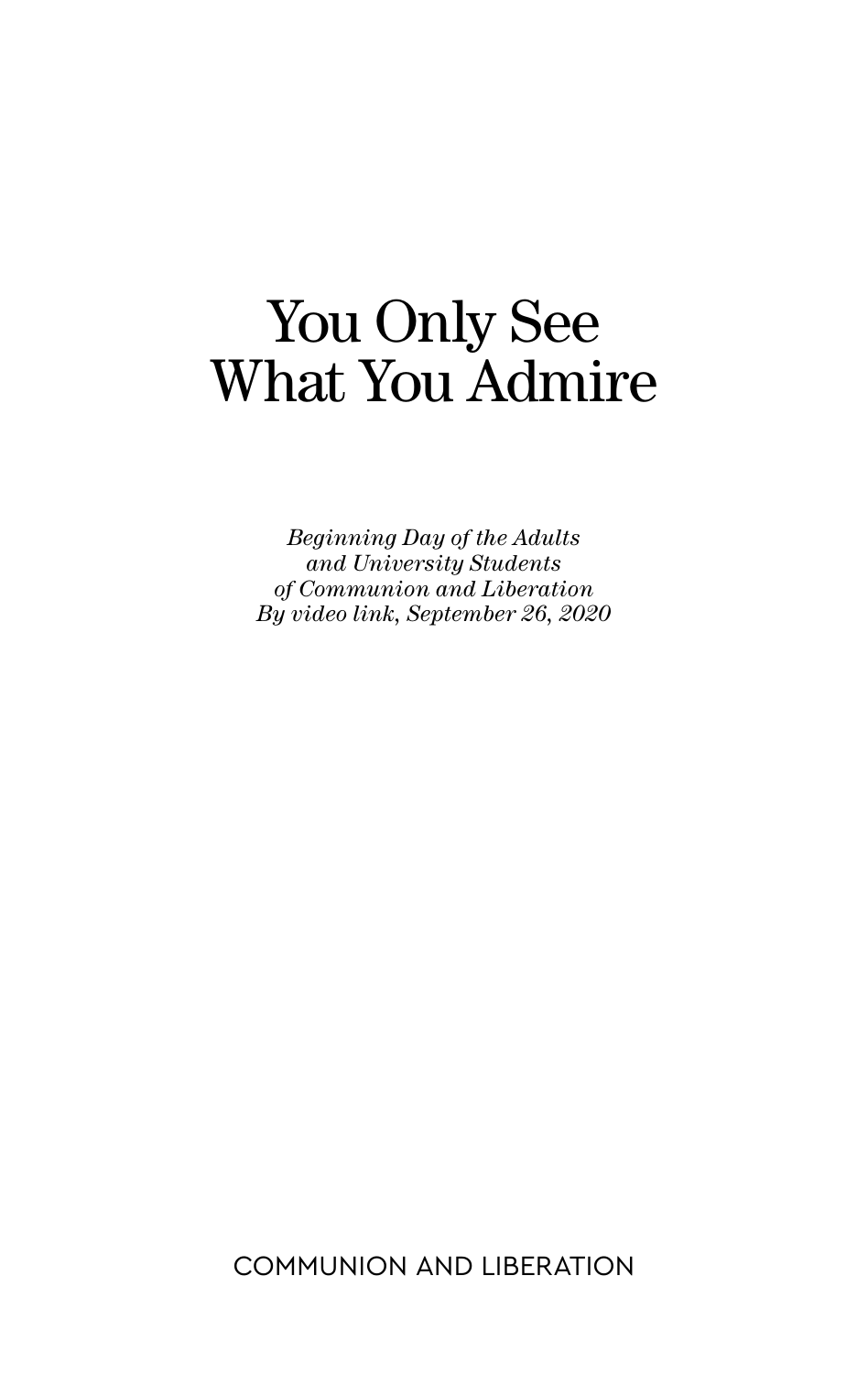© 2020 Fraternity of Communion a Liberation for the text of Julián Carrón © 2020 Fondazione Meeting per l'amicizia fra i popoli for the text of Fernando de Haro's interview of Mikel Azurmendi

Translated from the Italian by Sheila Beatty and Kristin Ann Hurd

On the cover: William Congdon, *Virgo Potens*, 1985 Oil on panel, cm. 90x75 © The William G. Congdon Foundation, Milano – Italy www.congdonfoundation.com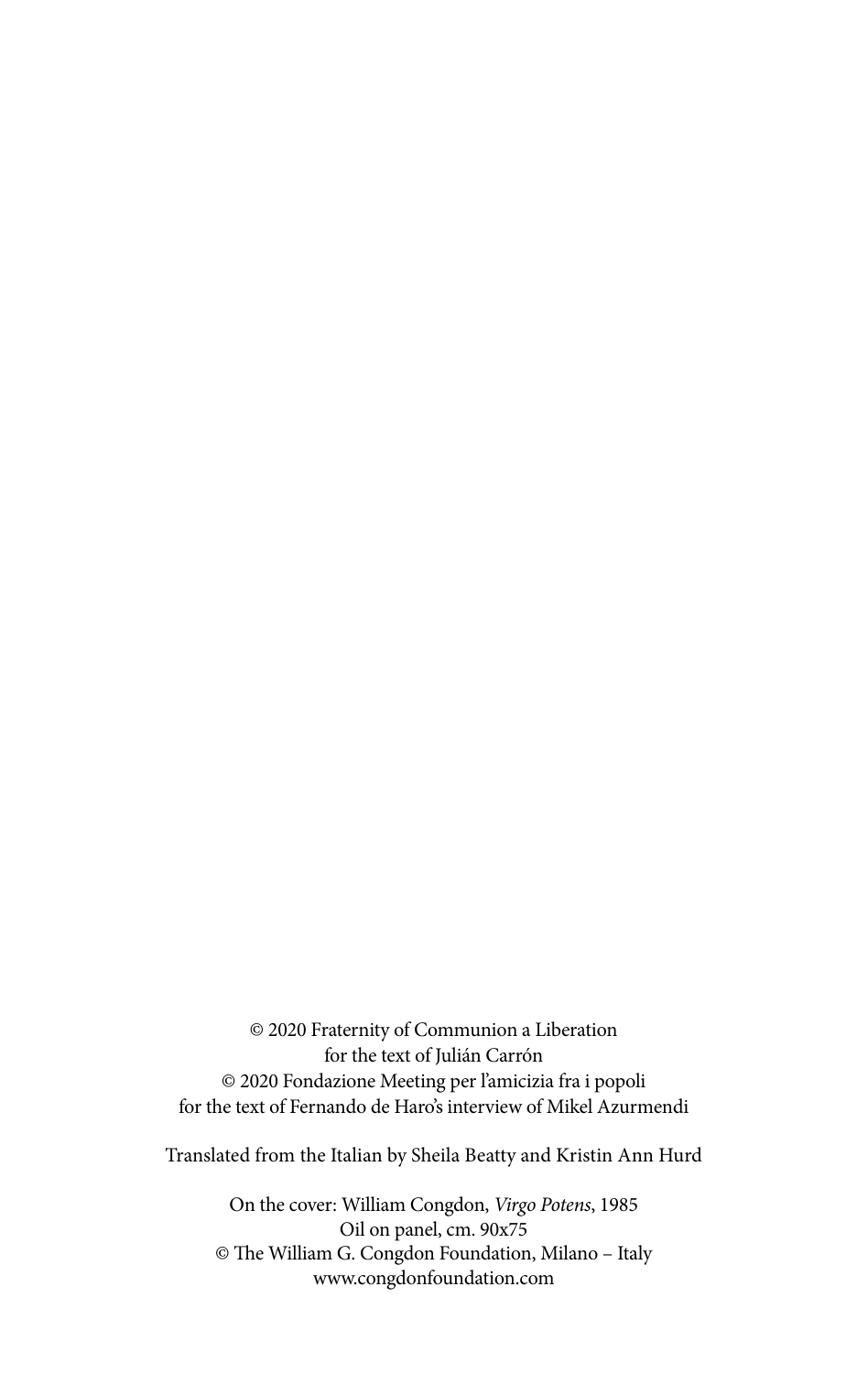#### *Beginning Day By video link, September 26, 2020*

#### **Introduction by Julián Carrón**

God can do nothing without our willingness, without our openness. Therefore, let's begin this gesture by asking this willingness of the Holy Spirit, praying that the openness that led us to participate in today's moment together, even while we are physically distant from each other, may bear abundant fruit.

### *Come Holy Spirit*

We find ourselves midway in fording the dangerous river of the current situation, one whose duration we still cannot foresee. How many times in the past months have we been forced to revise our forecasts and acknowledge facts that showed us our errors of perspective! Thus it is reasonable for us to feel a certain apprehension at the "uncertainty" of which Mario Draghi spoke at the Meeting.

The news is full of new unknowns, here in Italy, where we are speaking, and everywhere. They relate to school and university and to the economic situation and its repercussions on employment and the survival of firms. There is "a shadow of doubt over the efficacy of vaccines" for Covid because virologists are stressing that re-infections can happen, as they do for other in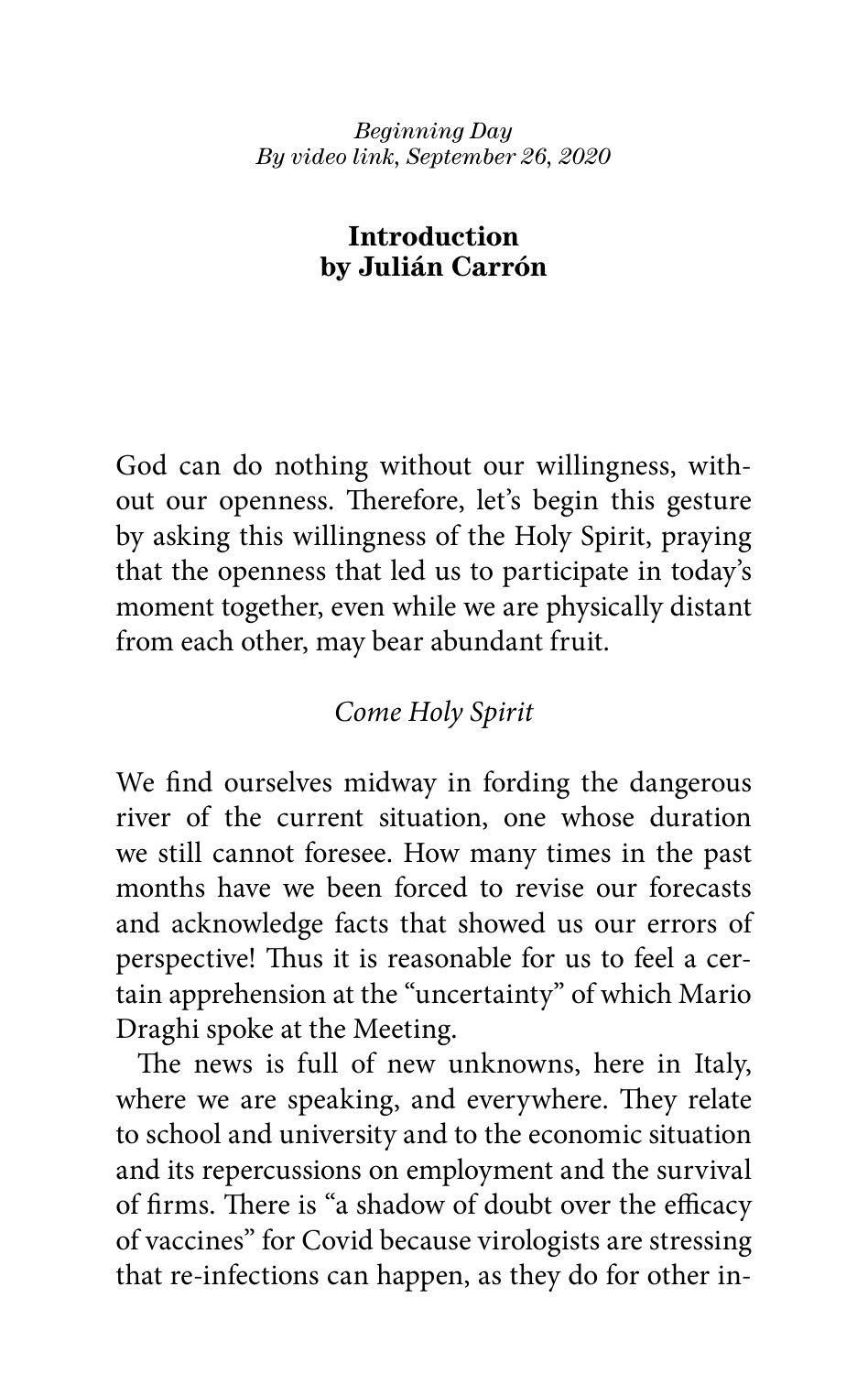fectious diseases. In other words, we cannot even hope for resolution of the situation from a vaccine. We have no shelter and remain exposed to the risk of contagion.

Other phenomena, perhaps even more disturbing, add to this panorama. There is the gratuitous violence that dominates our daily news, a terrible violence that makes people reflect. And there is an increasingly widespread inability to recognize what is happening, even when it is an absolutely evident reality like Covid, that leads to the most irrational denialism in a socalled evolved society.

These are all symptoms of a *dark cause* that devours us from within and makes us increasingly more helpless, incapable of reaction or effective response so that it can continue its work of destruction in our innermost beings, like a virus, further weakening an already feeble "I." Some have begun to have the courage to call this dark cause by name: *nihilism*, a "kind of intimacy with nothingness" as Antonio Polito, the vice-director of *Corriere della Sera*, wrote recently. This current manifestation of nihilism "has lost the intellectual power to throw itself against values: it is less ambitious, often having the face of a 'normal life' […]. It is a bottomless pit."1

The deep *fear* that assails us with ever greater force is the foremost of its symptoms. The clearest confirmation of this nihilism that has spread more and more comes, paradoxically, from those who deny it, the "deniers of nothingness," who, like those who deny Covid, are incapable of staying in front of reality because of the ex-

<sup>1</sup> A. Polito, "La violenza nichilista tra i giovani" [The nihilist violence among young people], *Corriere della Sera*, September 17, 2020.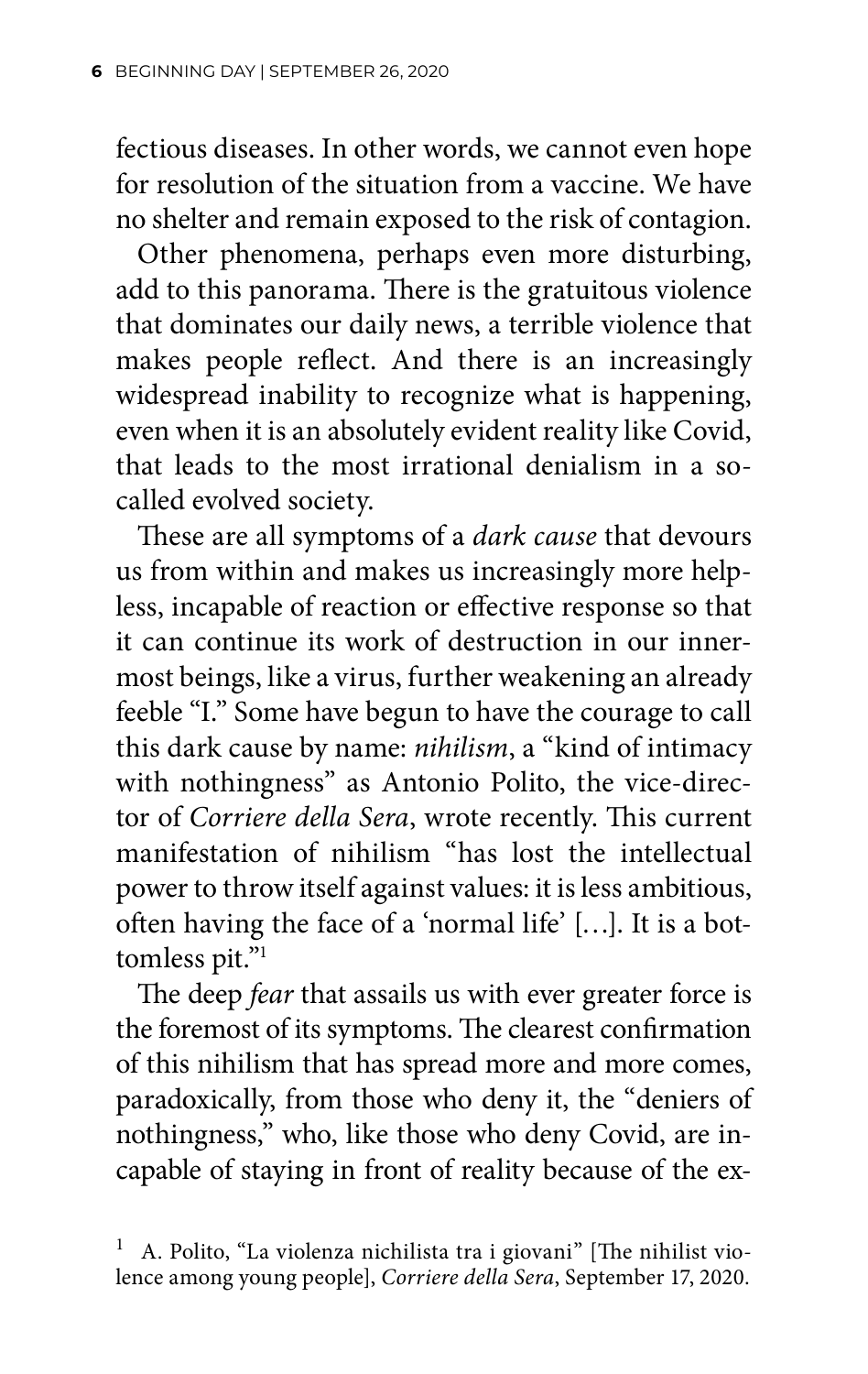treme fear of looking it in the face. We dare to look at it only because of the grace that has happened to us.

In front of this situation, we have two options. Either we try to strike at its symptoms, like those who try to solve the problem by proposing fear management, or we go to this nihilism's origin, unmask its source, and thus counter its power.

With their bold acts and attitudes, young people always provoke us and keep us from settling for inadequate answers. As a professor wrote, "All of them have a disturbing hunger for a meaning [that can answer to their emptiness]. This summer a girl threw this challenge in my face: 'There has to be someone who communicates to us kids the meaning of living, the gusto for everyday life.' She added, 'There has to be someone who shows us it is possible not to fear questions about meaning and happiness.'"

The needs this girl has described make us understand the drama that is underway. It is a battle between being and nothingness, between gusto for daily life and the void that seizes us from within. If we don't attack it directly, we will be the next victims of this spreading nihilism, if we are not already.

In order to describe the nature of this battle between being and nothingness concisely, we have often used an expression of Nietzsche's that represents an extreme consequence of *his* nihilism: "There are no facts, only interpretations."2 This position leaves us tossed about by a thousand interpretations, unable to distinguish which of them really grasps the facts and submits itself to the

<sup>2</sup> Cf. Freidrich Nietzsche, *The Will to Power* (New York: Random House, 1967), 267.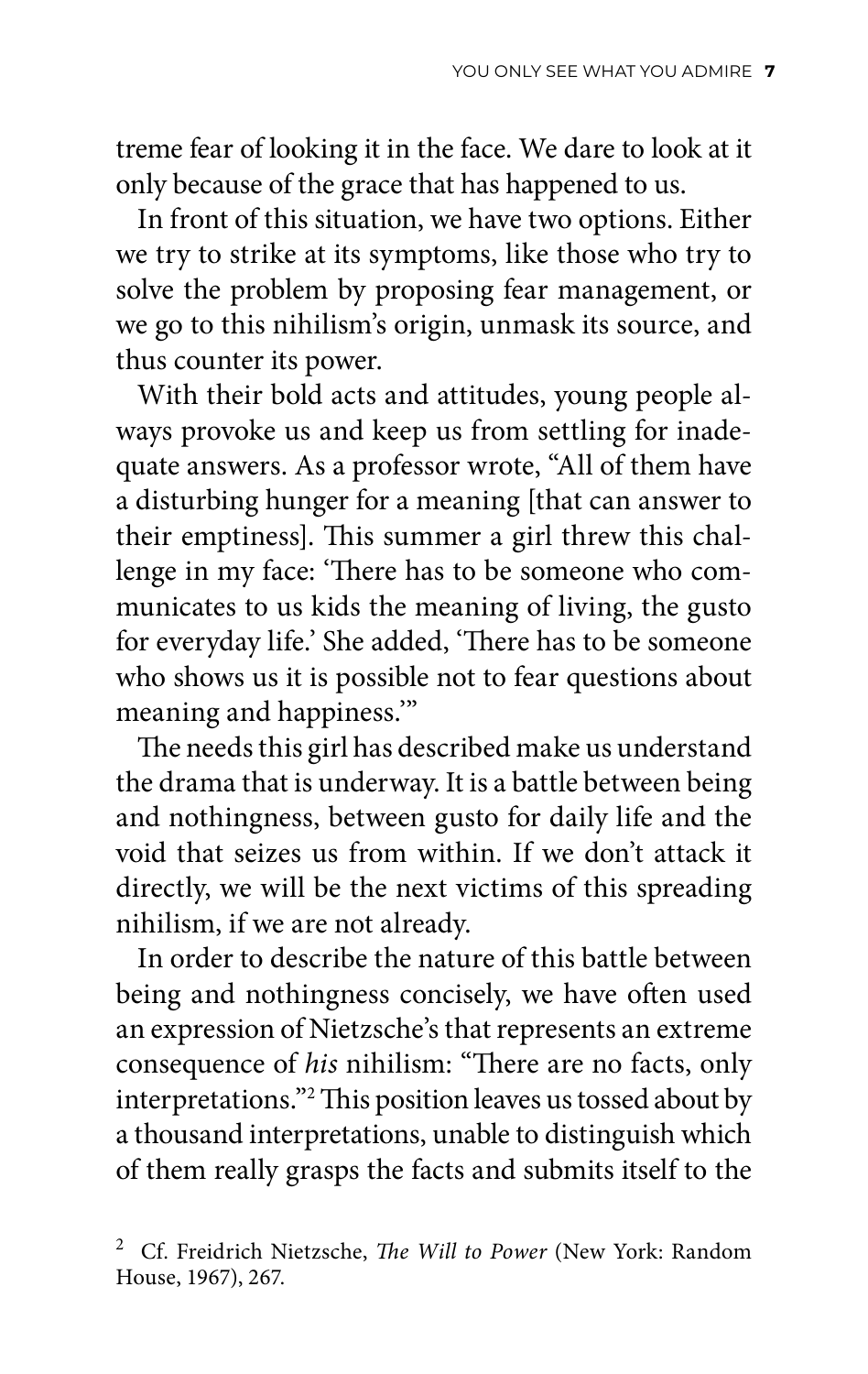authority of experience. It means that no fact "grabs" us to the point that we emerge from the equivalence of interpretations. They all seem equal.

Is there something that can challenge Nietzsche's assertion? Are there facts that can challenge the avalanche of seemingly equally valid interpretations that buries us in this society of "information"? Where can that girl or any of us find some clue that enables us to recognize the victory of being over nothingness?

As I have repeated on many occasions in these months, the prime example is that of the man born blind, healed by Jesus.

A man born blind who acquires his sight is an event. "Before I couldn't see, and now I see,"3 he repeated over and over. As soon as this fact happened, it was met with all sorts of interpretations by his family, his neighbors, and the Pharisees. It is amazing that after the miracle Jesus did not fear leaving him alone in the midst of all those interpretations. But the man born blind was not confused even for a minute. He did not have even the slightest doubt about what had happened to him. He was not moved an inch by interpretations that did not respect the event.

But it is worth noting that he did not immediately side with Jesus. First of all, he adhered to reality. He sided with the fact that had happened and was honest about the event. "First I could not see, and now I see." This evidence of the truth–"before I could not see, and now I see"–found space and shone forth in him and made him then side with Jesus. His choice was not ideological; he was not repeating the party line. His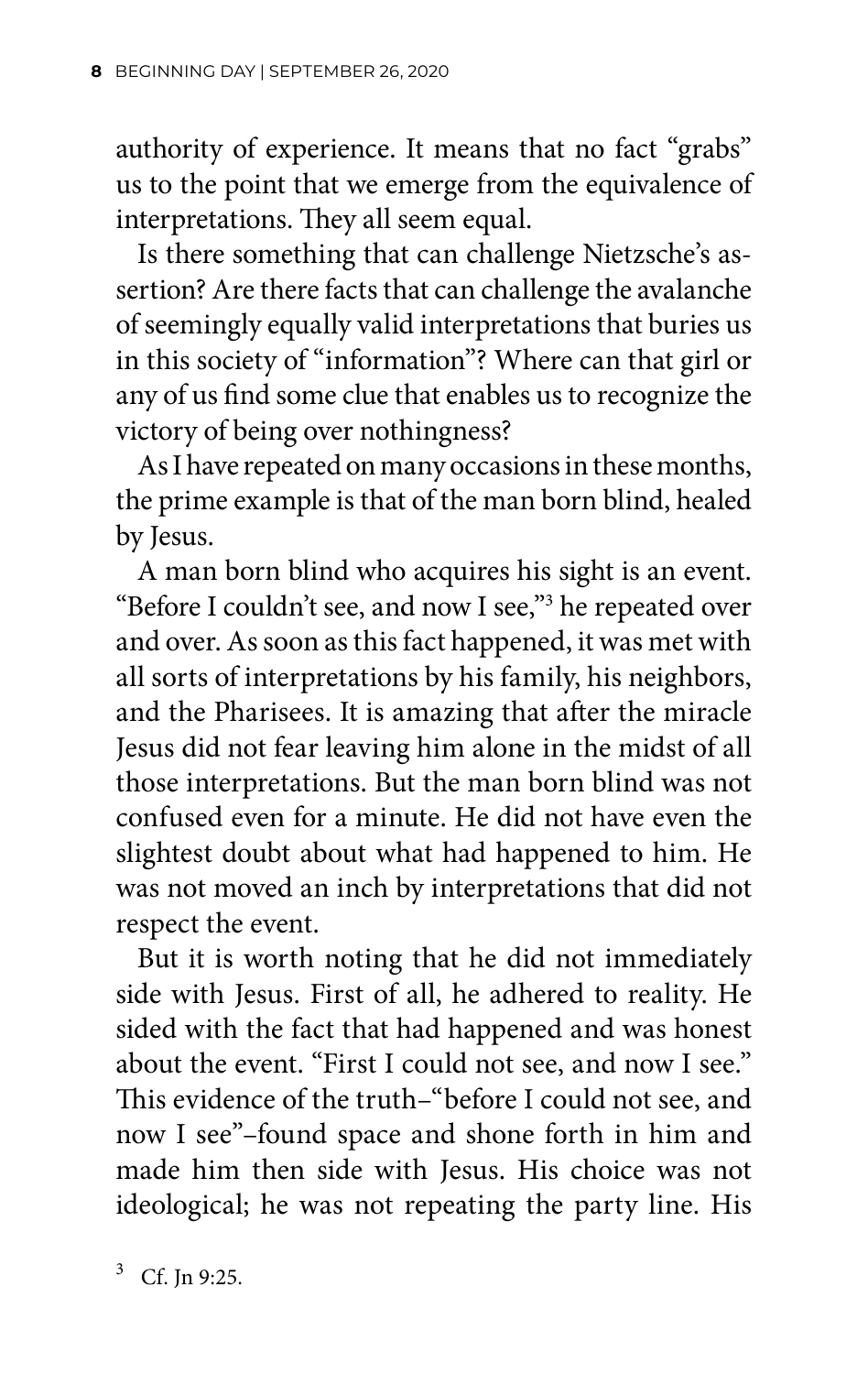acknowledgement of the evidence that he could see brought him to recognize Him. The man born blind was not an intransigent fanatic who wanted to impose his own interpretation; he was the only one who did not tread what happened underfoot (now he sees, and this happened through that man named Jesus); all the others wanted to deny what happened in order to impose their own ideology on the evidence of reality. Ideology is an interpretation that erases the facts out of prejudice or the need to defend something. In *The Radiance in Your Eyes: What Saves Us from Nothingness?*<sup>4</sup> I tried to offer a hypothesis leading to a response to the nihilism that is today overflowing everywhere.

We are all called to verify that hypothesis. During the summer, in the gestures in which we participated in one form or another, in the words of one person or another, in that person's way of being present in reality, we were able to see being vanquish nothingness, the gusto for daily living win out over the void. Each of us was able to verify what was generated by what we saw and heard, what made our hearts leap, what rekindled them, what drew them out of the void, and, in contrast, what did not have an effect, leaving no trace, leaving us empty as before. You can argue about this or that, but the difference between one thing and the other is clear: when we are in front of something able to change life (as it changed the life of the man born blind), no comparison is possible.

This summer we were offered a testimony that was exceptional in its self-awareness and consciousness

<sup>4</sup> Julián Carrón, *The Radiance in Your Eyes: What Saves Us from Nothingness?* Human Adventure Books, 2020.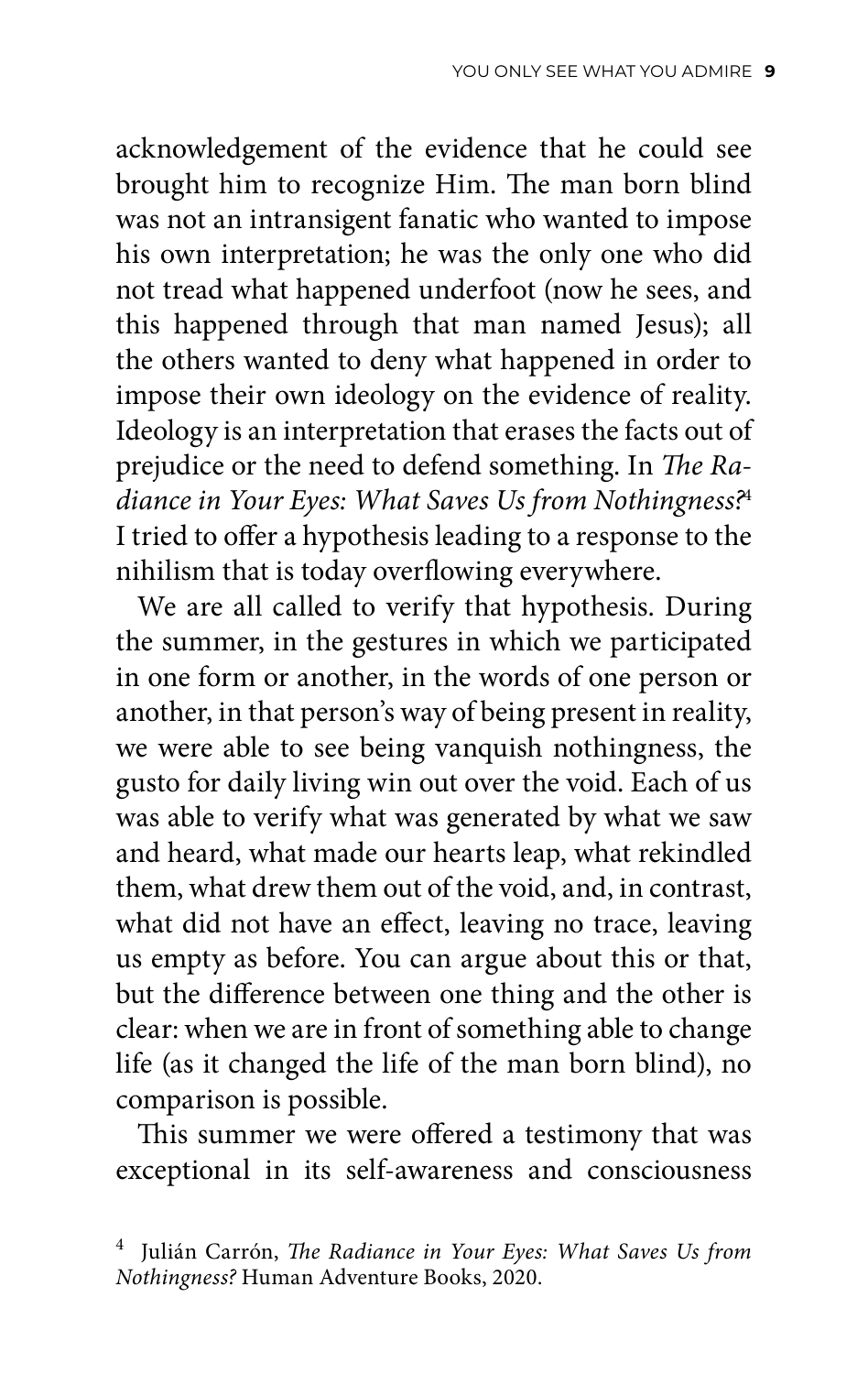of the steps that often pass by unnoticed. Ever since I heard Fernando de Haro's interview of Mikel Azurmendi for the Meeting of Rimini, I have wanted to see it again together with all of you, to share it with everyone. What better occasion than Beginning Day?

The first thing that struck me about this interview, which some of you have probably already seen, was the natural way in which Azurmendi recounted his journey after bumping into a simple, very particular happenstance, a radio program hosted by an unknown journalist that he heard at dawn in a hospital bed. It was impressive to hear the sincerity and honesty with which this man, already over 70, and a great sociologist, embraced that first repercussion, which set in motion the process we will shortly hear him describe. I think it documents how in these times of spreading nihilism, a person can recognize an experience that is different when it happens. A person can see a difference, something that is not nihilism, and can be amazed to see this nihilism defeated simply by following the initial evidence of that difference, no matter how tenuous. That little crack is enough to make the dam give way.

What happened to Azurmendi was an unforeseen event. He described it this way: "I did not expect to encounter any of this in my life. It was a big surprise. Completely out of the ordinary. I was surprised. I said to myself, "this is worth listening to," and, little by little, I slowly entered a state of admiration. […] Admiration is that movement that carries you to identify with the thing you care about most because you did not expect it."

Admiration dictated the method of Azurmendi's journey, which can be summarized in the title of this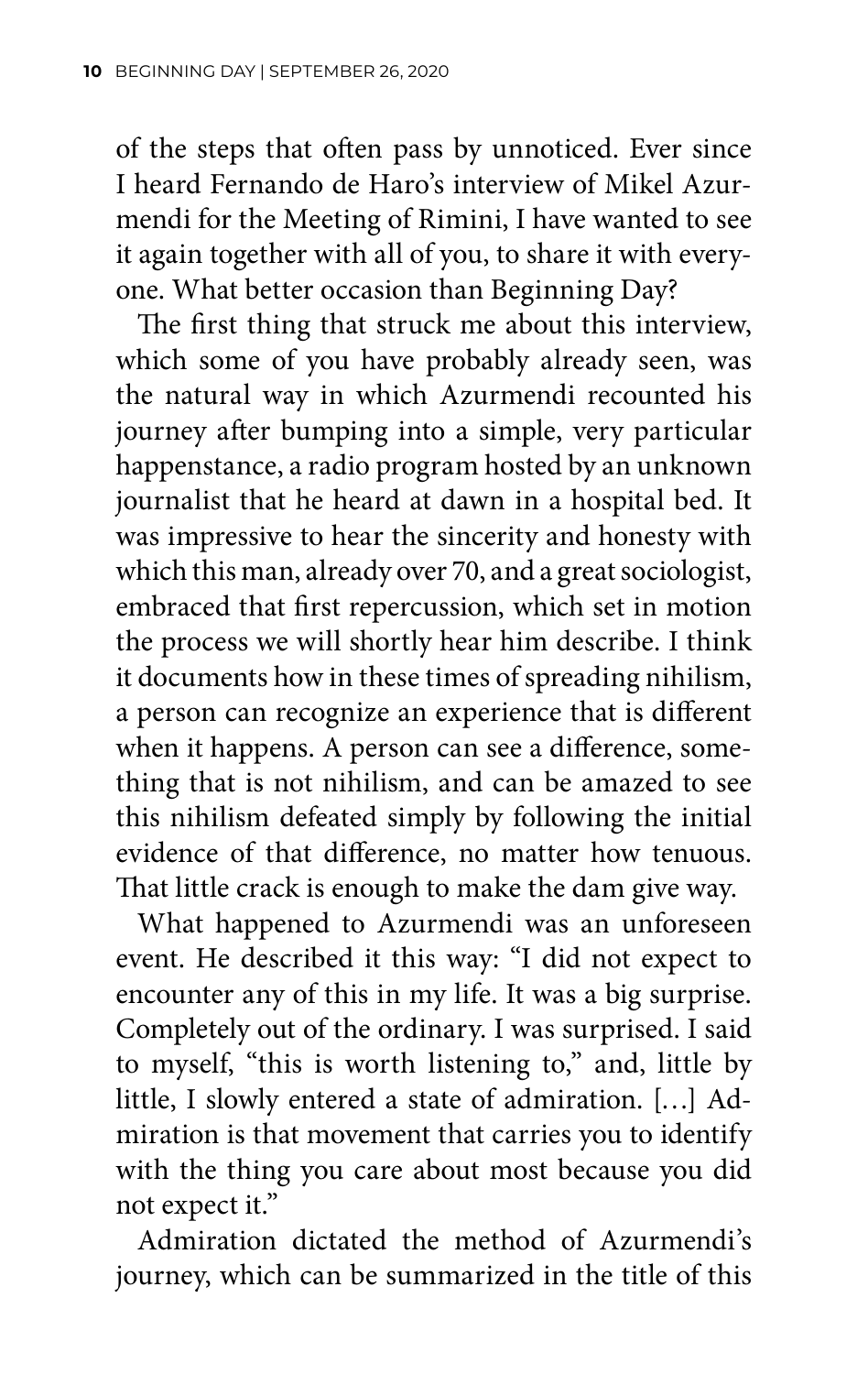Beginning Day: "You only see what you admire." By following this admiration for an unknown journalist speaking on the radio, and then for many other people encountered afterwards, he was led to question the dogma of sociology, according to which one must not establish a communion with the object of study because it violates the law of the observer's neutrality, which must be respected in order to gain knowledge. Azurmendi had to progressively free himself from all the filters and blinders he had accumulated in his work as a professor. "This was always under my nose; why didn't I look at it? It needs to be explained." You only see what you admire. You see, you truly notice, look at, and understand only what strikes you ("*affici aliqua re*"), attracts you, seizes you. Your eyes open only when a certain encounter happens.

In order to explain what he saw, he wrote *L'Abbraccio* [The embrace],<sup>5</sup> which will be the next book of the month. "My problem with writing this book was that I wanted to show how what I saw stirred up surprise and a great deal of emotion in me. But I also wanted to show it because I didn't see it myself." The video we will see shortly and the book *L'Abbraccio* show us a trustworthy witness who helps us understand why we do not see, as he did not previously see, a certain encounter, and end up in nothingness, as he had ended up in the nothingness of ideology.

At his age and with his history, he opened himself to looking (from schools to charitable work, from families to Fraternity groups) in an attempt to understand

<sup>5</sup> Mikel Azurmendi, *L'Abbraccio: Verso una cultura dell'incontro*  [The embrace: toward a culture of encounter] (Milano: Bur, 2020.)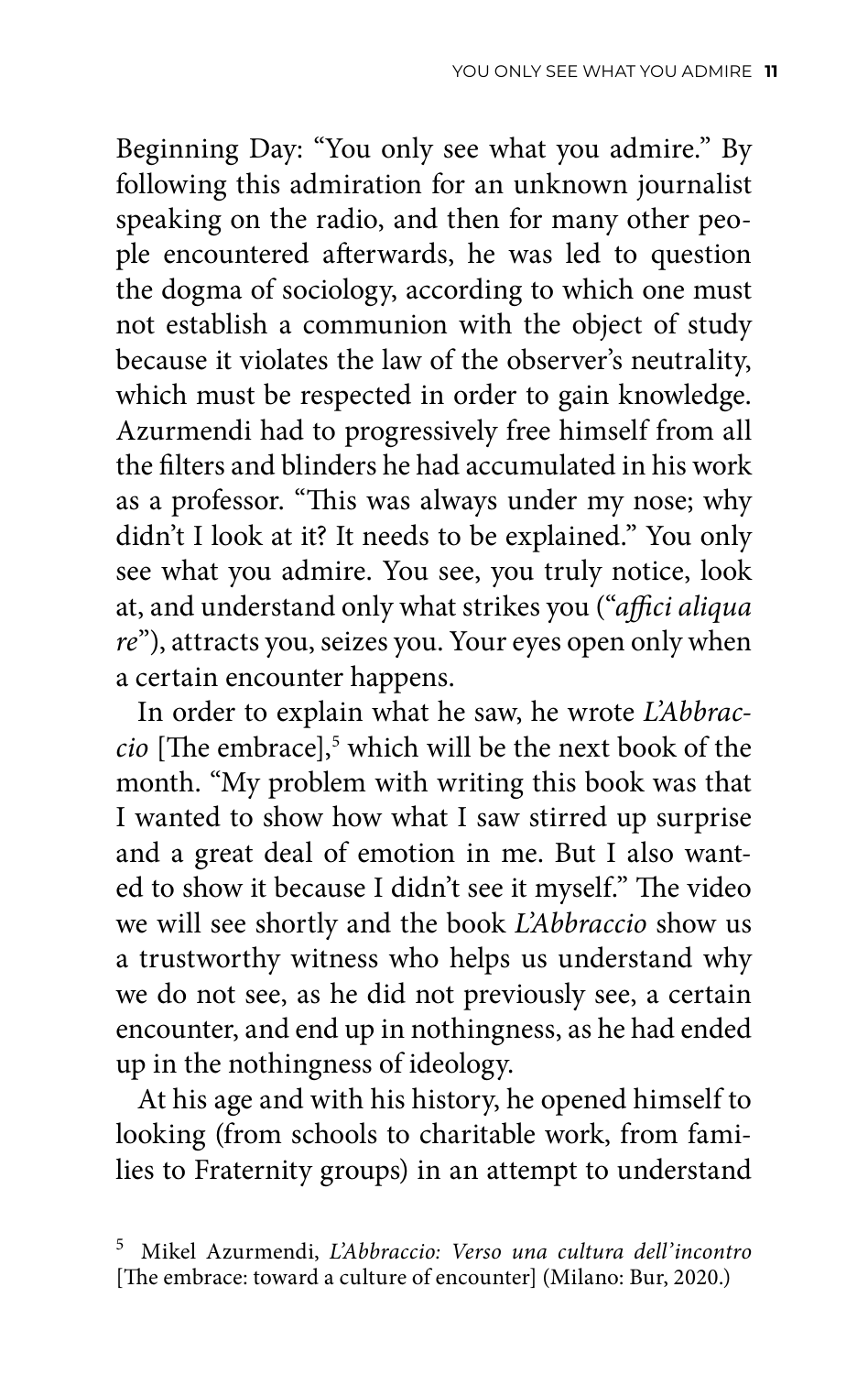"the causal and temporal links for my wonder," he said, and to understand the consequences. In this way he became aware of everything in front of his eyes that he had not seen before.

Azurmendi asked, "This life, which is so beautiful that I would like to live it, the lifestyle of these people made up of dedication and joy, this lifestyle, what makes it possible?" He added, "You can have a flash of inspiration. There are spectacular, beautiful people who have a kind of flash of inspiration, but then they burn out." He concluded that "there is only one explanation for that fact: that what they tell you is true; that the truth is really truth in action. […] Truth produces life. This lifestyle is produced by something: they say it is Jesus Christ. […] And it is not just that Jesus said it, it's that these people are the ones who are doing it. So, you put two and two together, and you say, 'I have to believe in this; this is the living Jesus in whom I believe.' I would not have believed in God. […] There is a moment when you are forced to ask yourself, 'How can they all be wrong at the same time?' Even His enemies knew, but they didn't know Him. John and Andrew went with Him, but they did not know Him."

So then, let's watch him and listen to him together.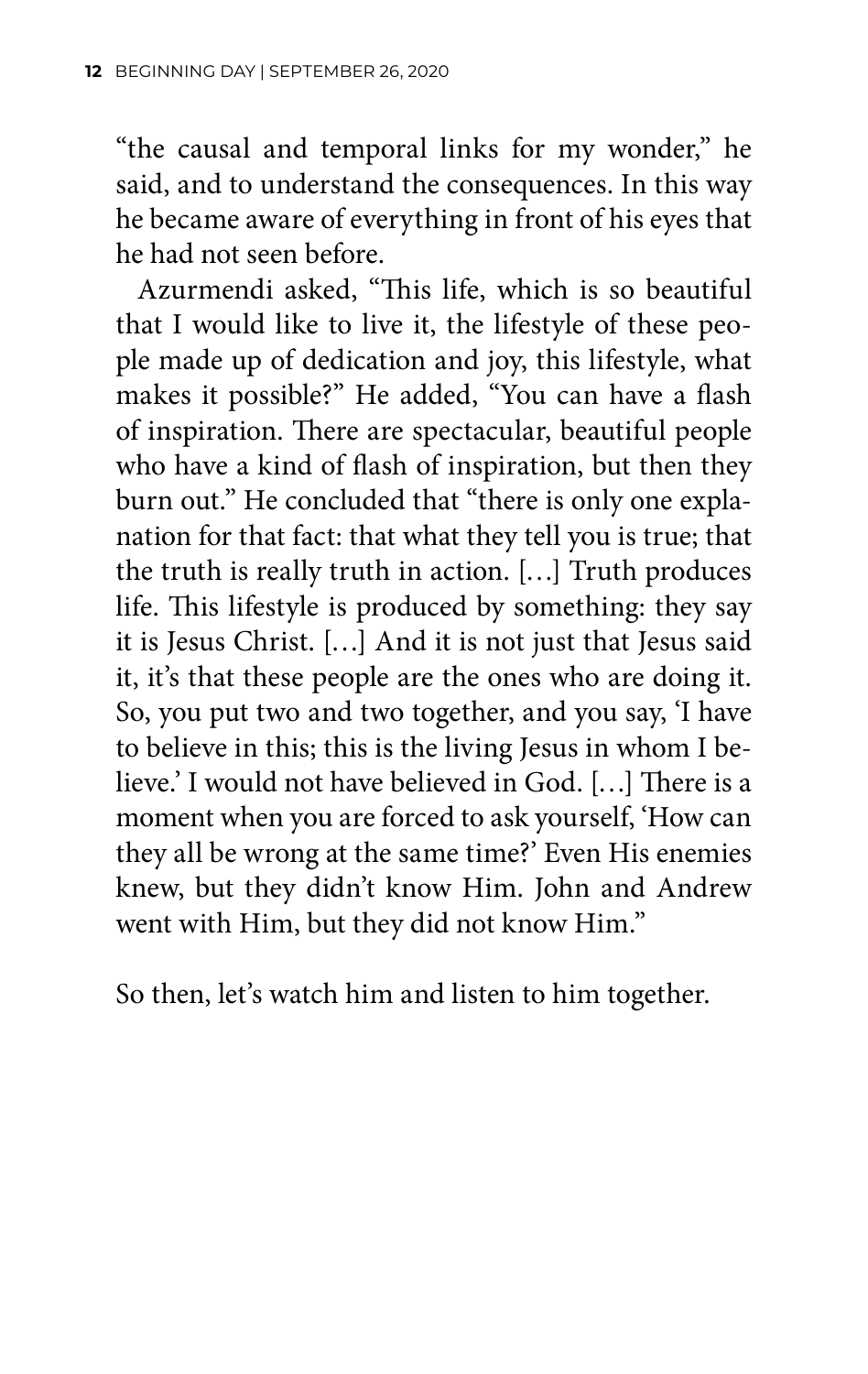### THE EMBRACE

Transcript of Fernando de Haro's [television interview of](https://www.youtube.com/watch?v=92Dc4YygsSA) **Mikel Azurmendi**, done for the Meeting 2020 Special Edition[,](https://www.youtube.com/watch?v=92Dc4YygsSA)  on the occasion of the BUR Rizzoli publication of the book *L'Abbraccio*.



**Fernando de Haro**. *Azurmendi, Mikel!*

**Mikel Azurmendi**. Fernando, how are you?!

*– Finally, after a long, long wait!* 

– What news do you have to tell me? No hugs or anything like that.

*– This is the embrace. Can't do hugs right now.* 

– How are you?

*– Good; it's nice to be here; you take good care of everything here.*

– It's work; work is important.

*– It's a vegetable garden.* 

– A little one, here close to the house. I have another one, with tomatoes. If you want to see them, we can go this afternoon. It's across the street.

*– Shall we talk about* The Embrace?

– Go ahead.

*– Let's talk about the first pages… you could almost listen to the first pages of this book, rather than read them.* 

– Yes, they are made for listening…

[Fernando de Haro uses his cell phone to play the recording of a clip from one of his radio shows:]

*– To close, I've chosen a photo that appears on the inside pages of* La Vanguardia.

– That is journalist Fernando de Haro, for COPE radio, who starts at 6:30 AM; that's just before finishing at 8:20.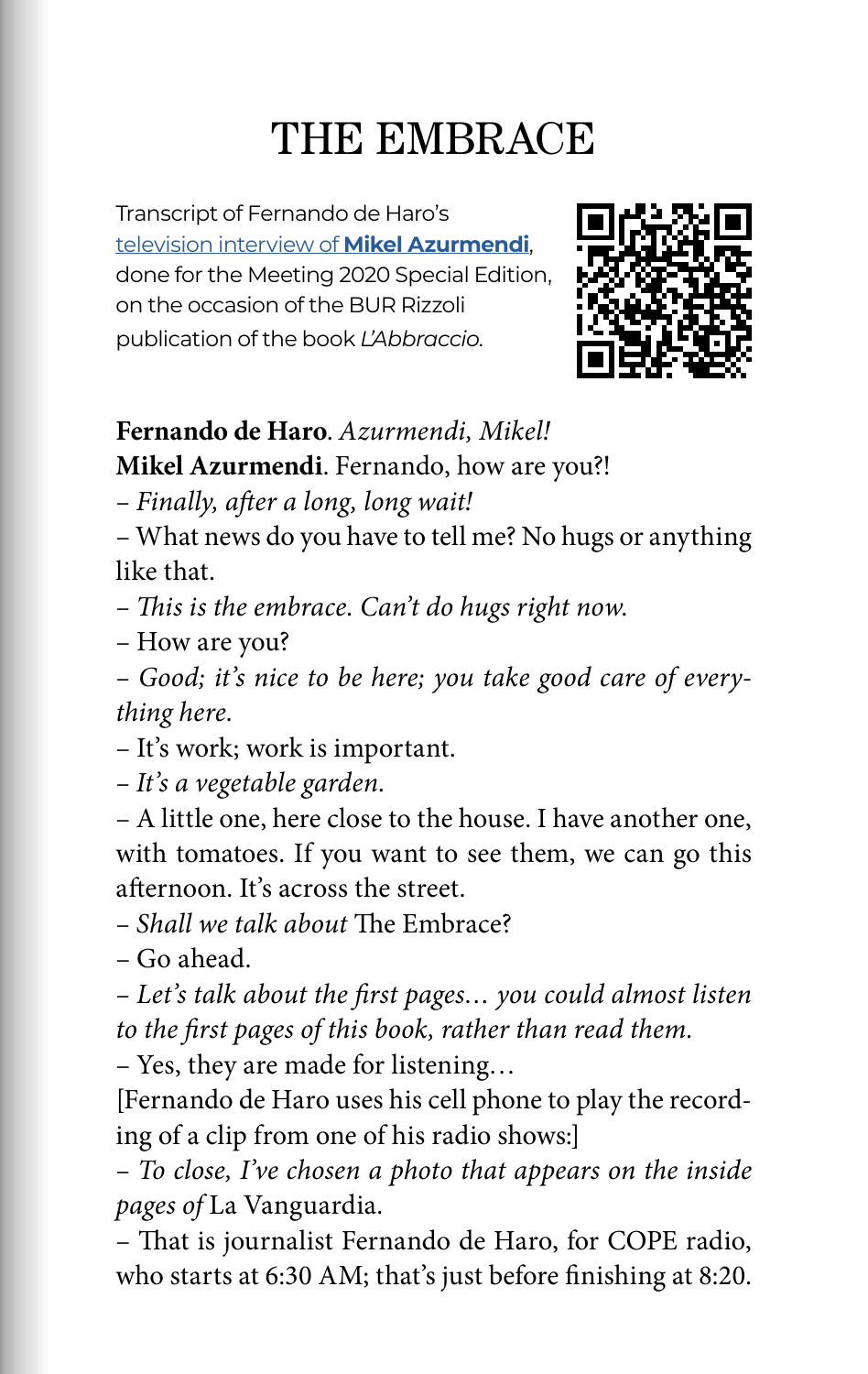[the recording continues] "*…and against the wall was an African American woman, dressed in a black jacket. The woman's name was Rita, she was covering her face with her hands…"* 

*– Where were you when you heard this?* 

– In the kitchen. I get up in the morning at 6 or 6:30, and on weekends I started listening to this journalist who, later on, I learned is named Fernando de Haro. I didn't know who he was.

*– We didn't know each other then.*

– We didn't know each other; I'd heard you while in the hospital. I was there…

*– Why were you in the hospital?* 

– It's a long story, which goes back to 2014, six years ago. I suffer from arthritis in my hands… that's why I work… so they don't get weak… and they prescribed some injections; six injections. With the fourth, I nearly died. The injections aren't supposed to be used without checking your lungs before each shot, and I had had four. I couldn't walk; I couldn't walk from here to there… It was July 7 and I decided to go to the hospital to die. And I said to my son (now my son isn't here, but at the time he lived here): "Take me to the hospital; I'm going to die," and I summarized the situation: "I don't owe anyone anything. The house is paid for." At the hospital, they told him four evenings in a row I would not make it through the night. But I did. I wanted to die, and did my best to die. In the hospital, I had this cell phone; I'll show it to you… and I listened to you one Saturday morning; I wasn't sleeping much. Now I sleep a little more. I listened to you and said to myself: this is interesting. And each Saturday and Sunday, from 2014 to 2017, I listened to you, every Saturday and Sunday. I know exactly what you think. I know what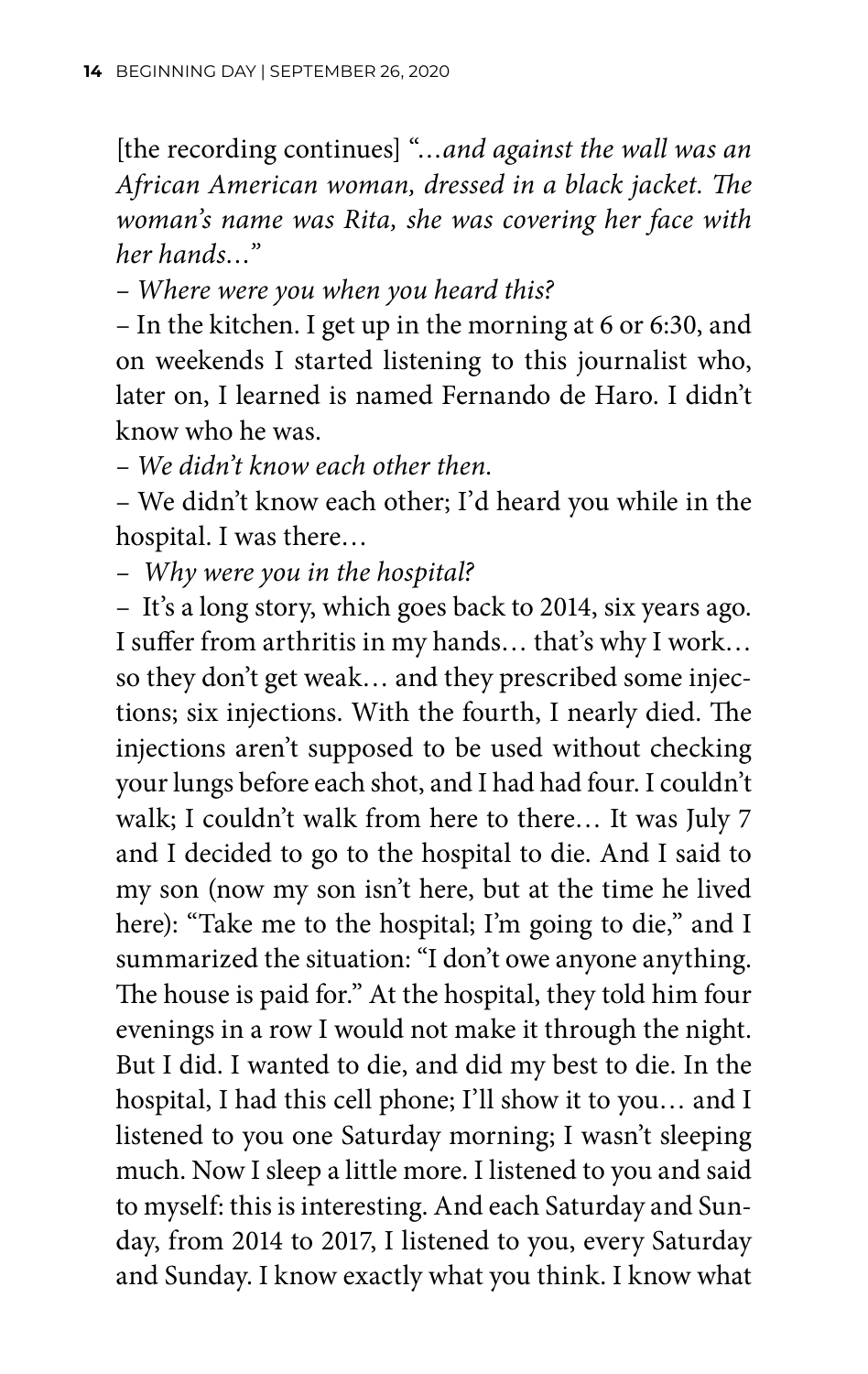you think about reality, about the news about reality, and what you think of yourself reporting the news about reality. These are three important aspects. I was interested in all of it, and I continued to listen to you. I listened to you in my kitchen, where I have a little radio.

*– The book begins with a few of the images I commented on…*

– That's how I began…

*– This is why you began that way…*

– I began the book that way, but, when you begin in a certain way, you don't know why… or maybe you do; in any case I had a hard time starting to write the book. I had taken notes for a year and a half, and I decided to write a book about this unusually special tribe. I did not expect to encounter any of this in my life. It was a big surprise. Completely out of the ordinary. I was surprised. I said to myself, "this is worth listening to," and, little by little, I slowly entered a state of admiration.

*– Before explaining what admiration is, why not show me the other vegetable garden?* 

– Let's go see it.

The surprise at a person, this surprising fact: that you find something or someone, or a book… and when you see it could be interesting for you, it becomes admiration. Admiration is that movement that carries you to identify with the thing you care about most, because you did not expect it. It is unexpected. There are thousands of things written about this. Admiration is what pushes you to agree with what you have come across, because you want to *be* it. You want to be that thing you see.

*– The surprising things about the book is that you, who have always been a sociologist, an anthropologist, who have done a lot of research…*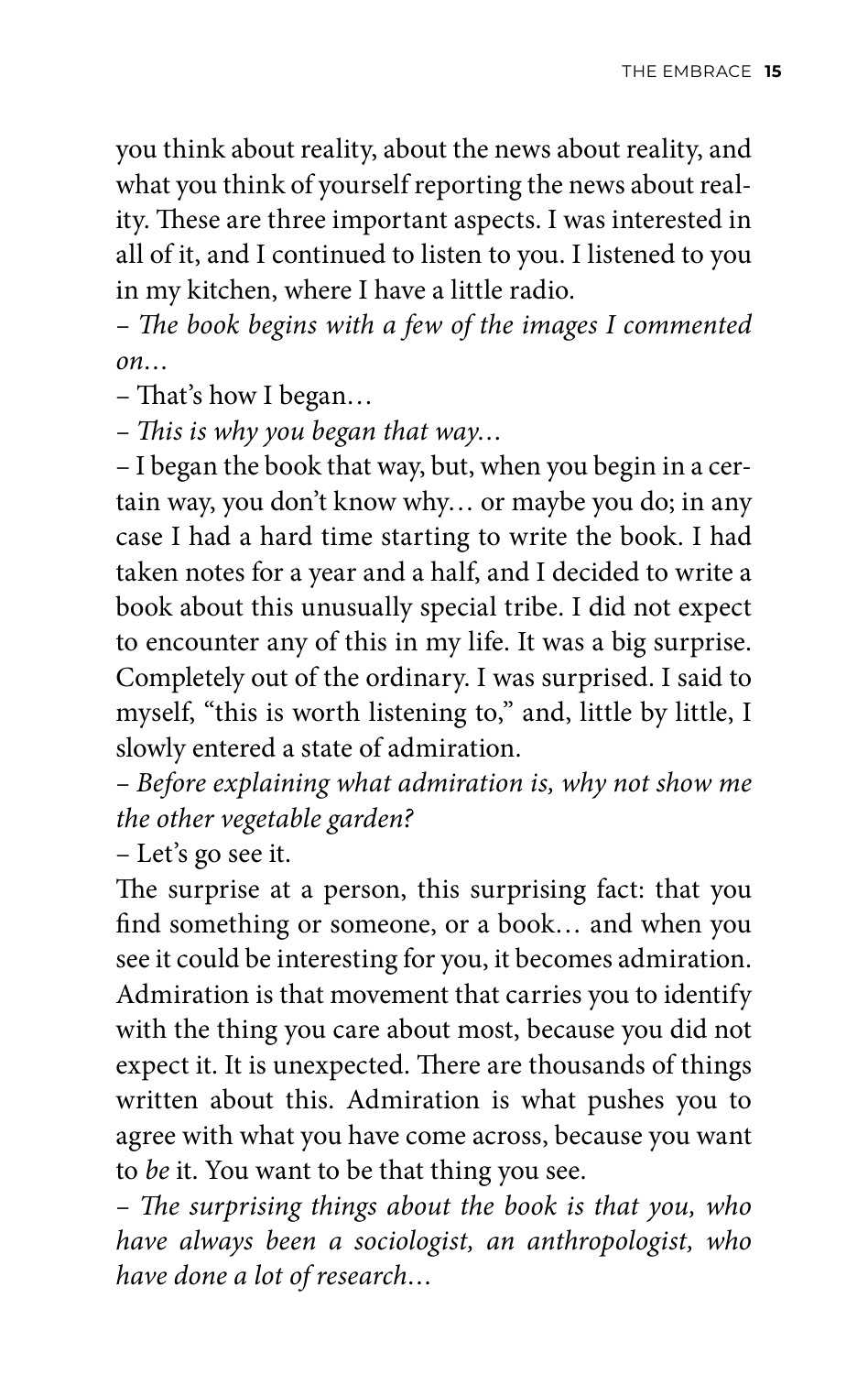– Yes.

*– Remember* El Ejido*, the immigrants, etc.… Here, you change methods. The "dogma" of sociology is that you cannot establish a connection with the object you study. You, instead, perhaps out of admiration, violate the neutrality of being an observer.*

– Exactly. Sociology, since Durkheim and Weber, says that when working with man you need to approach things scientifically, quantifying and objectifying as much as possible; quantification is ideal. This is why they calculate so many statistics, because of that. It's thinking… it's the conviction, shared by Durkheim and by others, that explaining man is the same as explaining a mineral; that the facts about man are in the same category of the facts about the world, current events. I decided to give an unfiltered explanation of what was happening before eyes filled with amazement. All the others do not want to see what is happening. I said to myself, "This was always under my nose; why didn't I look at it? It needs to be explained." Every sociologist has to explain why, at a certain point, he looked at something that was under his nose every day. You look at it only when you admire it, when you think there is something good for you there. Man always has some interest in looking at something, and the same goes for a sociologist. A sociologist looks to see what he wants to see. What I decided to do, and this is the book *The Embrace*, was to identify the causal and temporal links for my wonder. I started with you, because that was the explosion, like Saul's horse. Falling off the horse, or St. Martin's cloak, which he gave to the poor man... There was a "falling off the horse," which was listening to something. It was the encounter with you, with no intermediary, with your voice… it could have been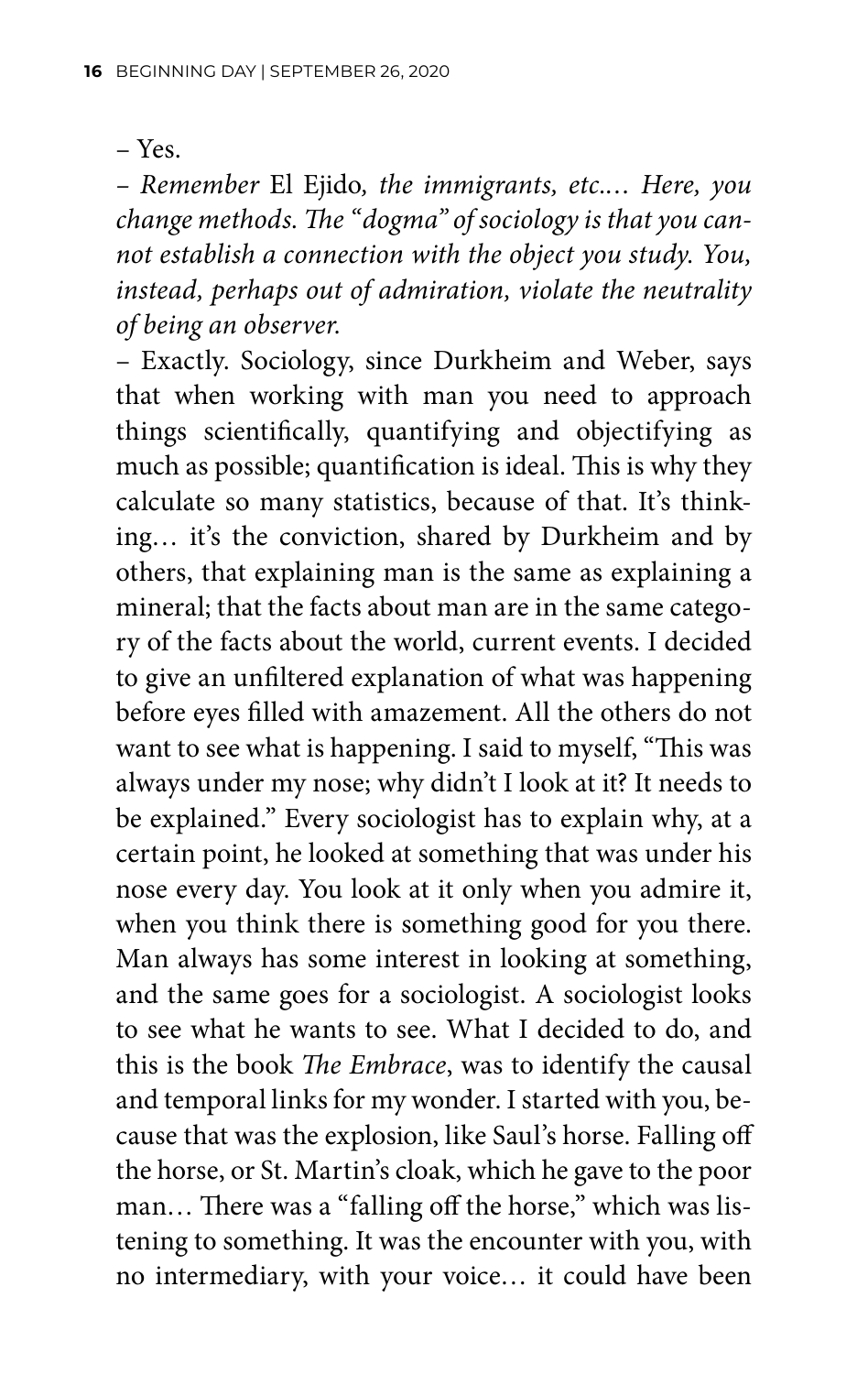a book, it could have been anything. I thought, "I like this; I would like to have this outlook on the things that happen. Why don't I?"

*– You begin to make a comparison.*

– You begin to ask, "Why don't I have that viewpoint?" and then I began to reassemble and identify the boundaries of my Self, the vantage point from which I look at and listen to you. A sociologist would never do that. A sociologist is white in the morning and black in the afternoon; tomorrow morning, yellow and in the afternoon red. He changes. Just look at our president…

*– There's another thing that strikes me about the book, because it breaks a certain kind of inertia. The book is full of names: first mine, then Javier Prades, and Macario. They are all particular stories, from which you draw out knowledge.*

– They are encounters… they are encounters…

*– But the Enlightenment said the opposite: to gain knowledge, you have to look to the universal; yet you looked at particulars.*

– Why should you look to the universal?! The universal is a fabrication. You cannot find a universal anywhere. It doesn't exist. You can formulate a hypothesis based on experiences you have had. But these are images. I wanted to identify the causal and temporal links for my wonder. The next object of my wonder was Prades. Prades is a person I wrote to after eight years, during which he sent me a Christmas card every December, because we met in 2002 in Madrid for a roundtable on immigration and multi-culturalism. He wrote to me and I never answered, never! After I was sick I decided to try to do all the good I could still do, and the first thing I did was write to him. I wrote to him asking him to forgive me. "I did not write to you for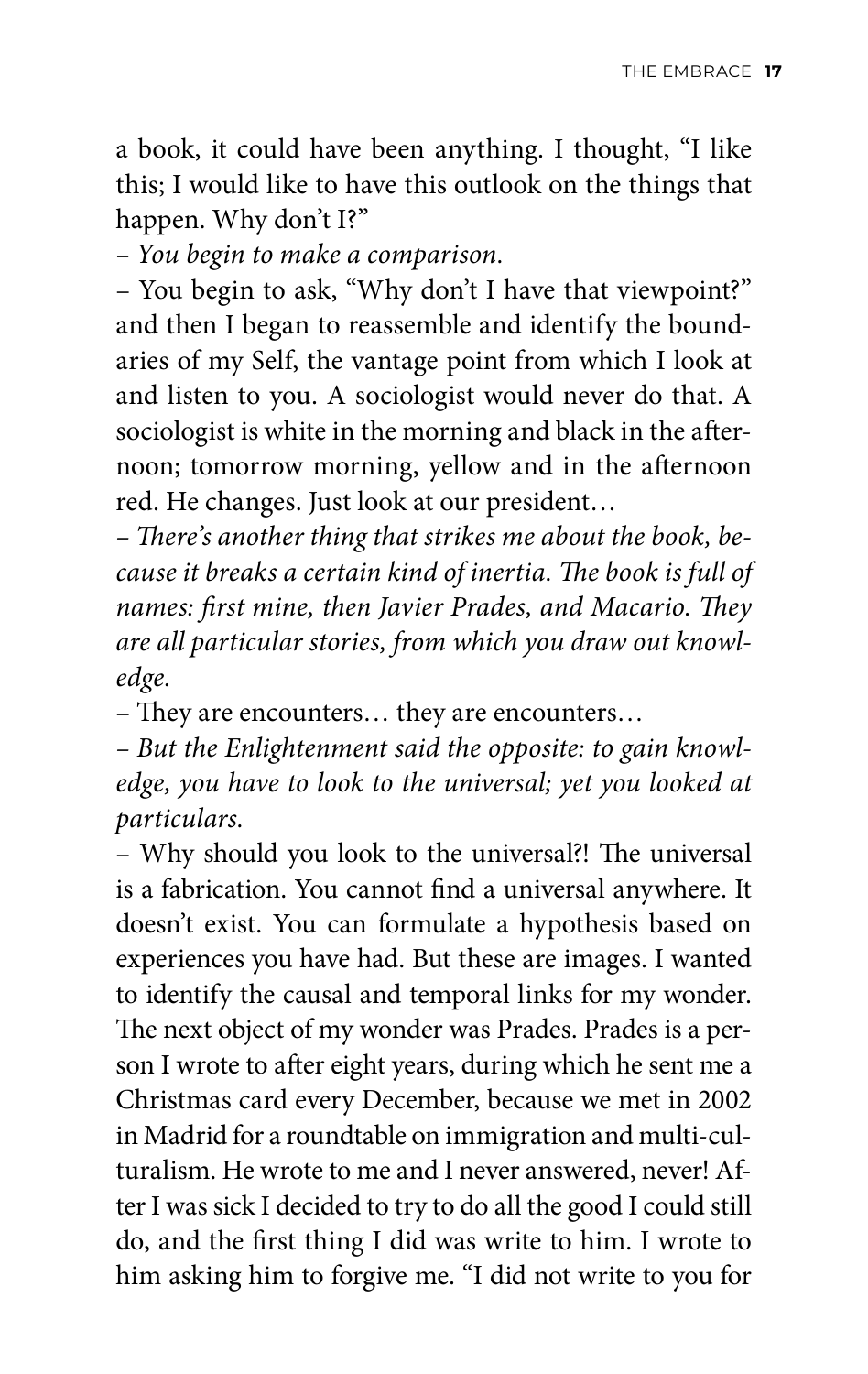eight years; I never replied to your cards, I apologize." He replied saying he was coming through San Sebastián and that we could meet up. It may seem unremarkable, but we discussed the Enlightenment. Our views overlapped, even though we started from different angles: he from the realm of knowledge and I from that of ethics. I was an ethics professor at a university for many years, until I moved over to anthropology. In Prades, you find a person who listens to you, asks questions… who surprises you and is himself surprised, surprised by the fact that you need to talk to him; he is surprised that you look to him, and that surprises you even more. He has a gaze that penetrates and calms you. He invited me to give a talk in Madrid, and I told my wife Irene, "I'm not going." She answered, "But you told him you would." It was true, I had said yes… I wanted to be reconciled with that man who looked at me in a special way, who understood me and listened to me. And I went to EncuentroMadrid. To go, I had to overcome myself: what did I have to do with a group of Christians?

*– You went there, and you say it was like the Festival of Humanity you had seen in Paris.* 

–Yes, it reminded me of the *Fête de l'Huma*, the Festival of Humanity… I lived in Paris for nine years; before that I worked in a factory for a year. I was at the Festival of Humanity in 1970 because I identified as a Marxist. I was never in the Communist Party, but I had ties to it. That was the year of Burgos's trial, and the Communist Parties of Spain and France spread all over Europe. I attended a meeting in Switzerland and one in Belgium, both organized by the Communist Party. I saw what Communism was, and I never sympathized with that party. At EncuentroMadrid, I encountered humanity itself; not the Festival of Humanity. I met people who were human, who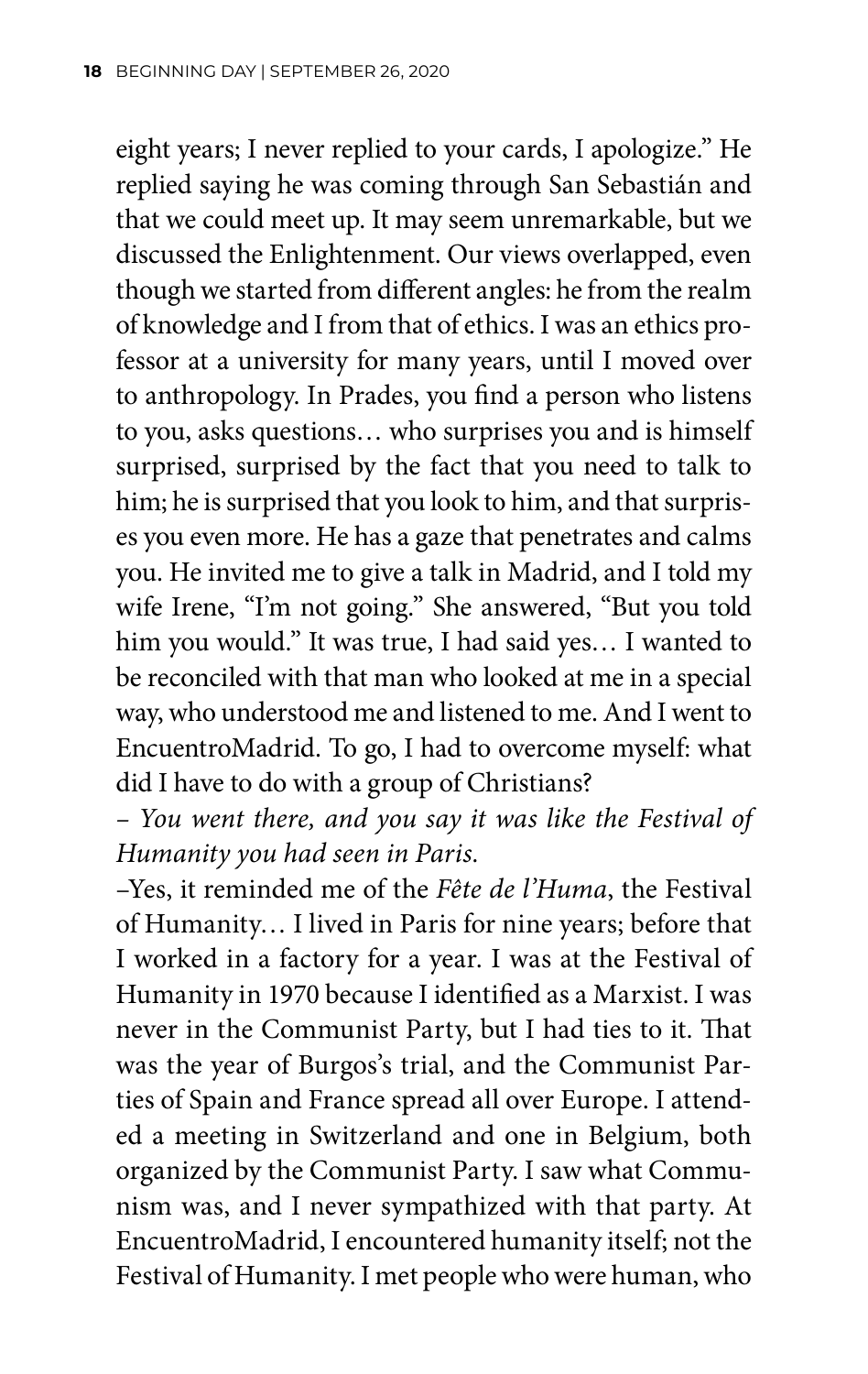were smiling, coming and going in silence. They greeted each other, hugged, listened to you and asked questions. Children running around… Smiles, joy. I was floored. I never would've imagined anything like it.

*– I, as I listened to the beginning of your criticism of the Enlightenment at EncuentroMadrid, was really struck. [I thought,] "This man, who has all of modern and contemporary philosophy in mind, is critiquing the Enlightenment in a way unlike anyone else in Spain."*

– It was what I had talked about with Prades. He had said to me, "Just say what you think!"

◆ ◆ ◆

– This is Ondarreta Beach, which is connected to La Concha beach. The two are divided by the promontory, Pico de Oro. There is a palace there where King Juan Carlos was born and lived. That was the first settlement of San Sebastián. In the 11th century, there was just that and a convent.

*– This is your neighborhood, Ondarreta?* 

– It's my neighborhood. I was born a little up the way, in Cuesta de Igueldo. My father had a coal business here. The Ondarreta prison was here.

*– You entered seminary, and when you were 22, they threw you out, or you left?*

– They threw me out. I was 21. They expelled six of us, five plus another one who came with us voluntarily. They sent us away with no explanation, so I went to ask why they were kicking me out. Do you know why?

*– Why?*

– They told me, "You said that all priests need to know Basque." I said yes, and, "Maybe I did not say it, but I think it." That was the reason.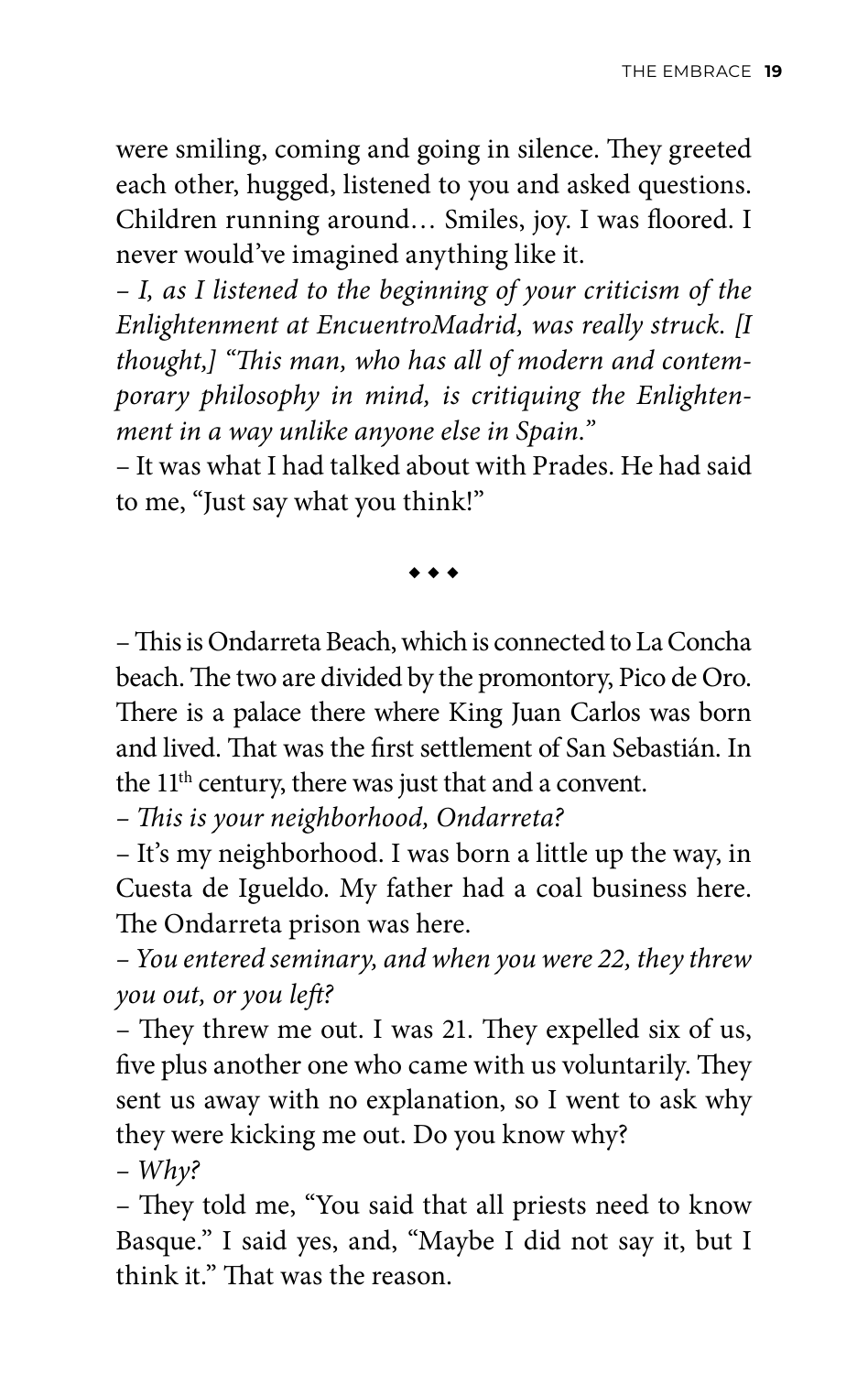*– What was Christianity for you, at that time? Something made up of ideas, doctrine, piety?* 

– A mix of myth and doctrine: the sacramental side was mythical, and everything was a system of rules and creed, and nothing else. What captured my attention was justice. What is justice? Why is there no justice? It was the era of Franco, 1962 or '63.

*– You joined the ETA [a Basque separatist group] in 1965, the year I was born.* 

– Yes, first I worked for two years in a factory. When they asked me to leave seminary, what I wanted to do was what you call, "verifying a hypothesis." And I did. My hypothesis was that social justice was necessary, and that it was impossible under the regime in which we lived. I wanted to see how it was in other regimes, for the working world. I went to Germany and to Paris to work for Hutchinson. In Paris, something incredible happened: I met an extraordinary person (I met three members, but one was extraordinary) from the ETA. He had fled into France after a break-in, but was determined to go back. He had me read Ho Chi Minh, Truong Chinh, Che Guevara… I was fascinated by this guy. A surprising encounter. I had gone to Paris to study; I had spoken with the dean, there was no problem and I was about to enroll, but when I was just about to enroll, my ETA friends told me to go back to study in Spain, and I had started to sympathize with their ideas…

*– And the famous vote… was Julen Madariaga your leader?* – I got here and the head of the ETA, Paxti Iturrioz, sent me to work in Pasajes over the summer to form a labor union cell. I worked all summer as a longshoreman. A bit of a friendship grew with Paxti Iturrioz, and that fall,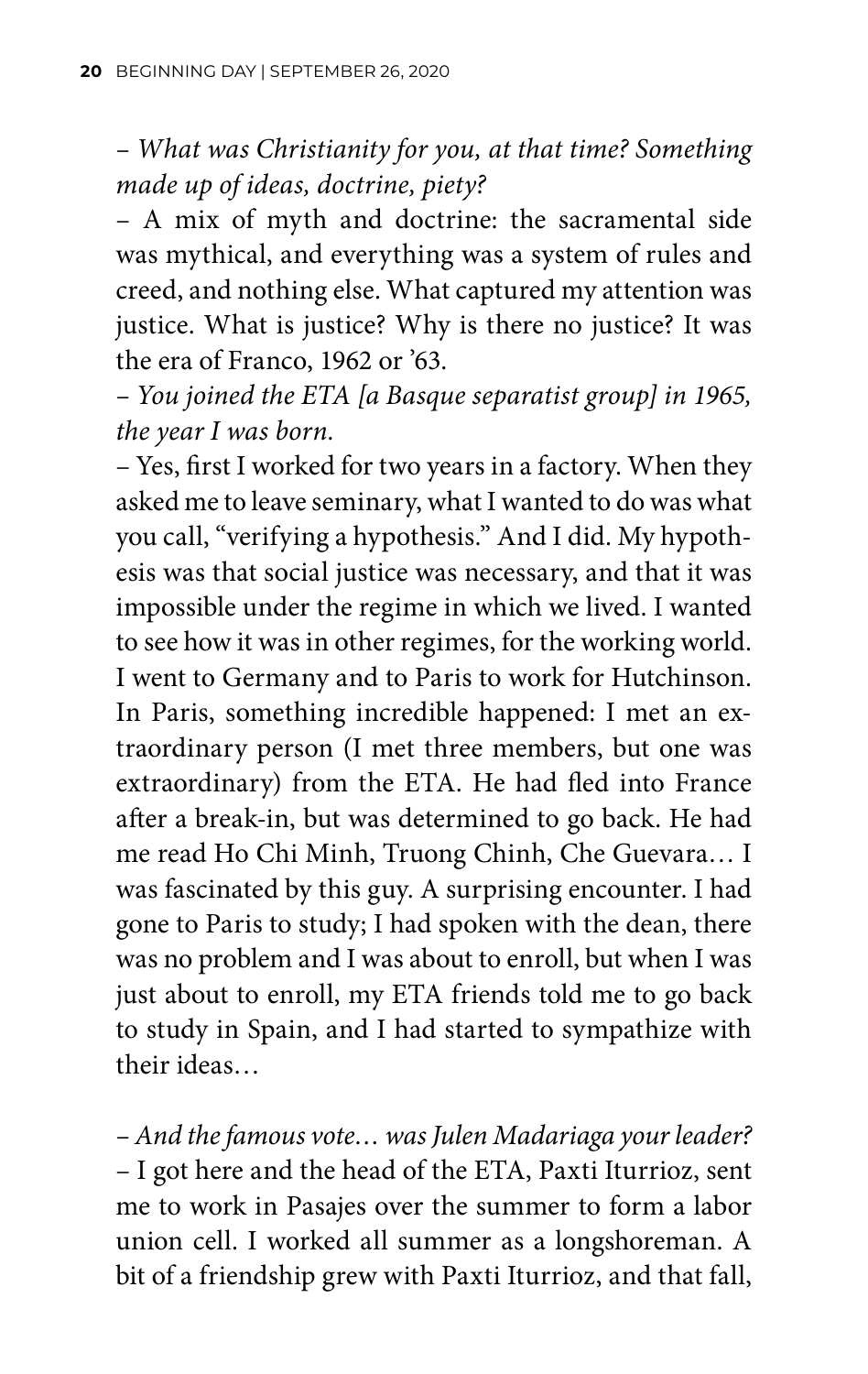in 1966, a person from the outside, Julen Madariaga, got all of us from San Sebastián together and told us Paxti Iturrioz was going to be killed that night. We asked for a vote and Julen gave himself two votes. He laid his gun on the table and said, "We have to kill him tonight." We all had a lump in our throats. We voted, and the answer came out "no" by just one vote.

*– That incident left a mark on you…*

– A permanent mark. I joined the organization and the first thing I am asked to do is to vote to kill a person; I looked around me and saw a bunch of cowards, not like me. It's terrible when you vote to kill a person. Who are you? You are forced to take stock of yourself. Something didn't add up. I didn't get out of the ETA; I fell apart, but I did not go to the assembly. It was the fifth assembly, the first part of it; but one of my friends, who was a leader, invited me: "You have to come. You have to come," so I went to the second part of the sixth assembly, and I came out with a minor office, enough to push me to leave school, because I had been studying Economics at university. That's how I joined the ETA. The day of *Corpus Domini* in '67, we broke into a store, and in the middle of it, as we were about to enter, having broken the window, the Civil Guard came and shot at me. It was at a range of 2 meters; I could have been killed. I ran and hid in the mountains, where I stayed for three weeks. In '69, we gathered a few reform groups of the ETA and proposed that the ETA lay down its weapons and stop killing people, because in '68 something really terrible happened. A friend who had taken my place, because I had fled, and another I had introduced to the ETA; the two of them killed the Head of Civil Guard, José Pardines. It was 1968, and I was in Paris. I saw all of it, and I put myself in the place of the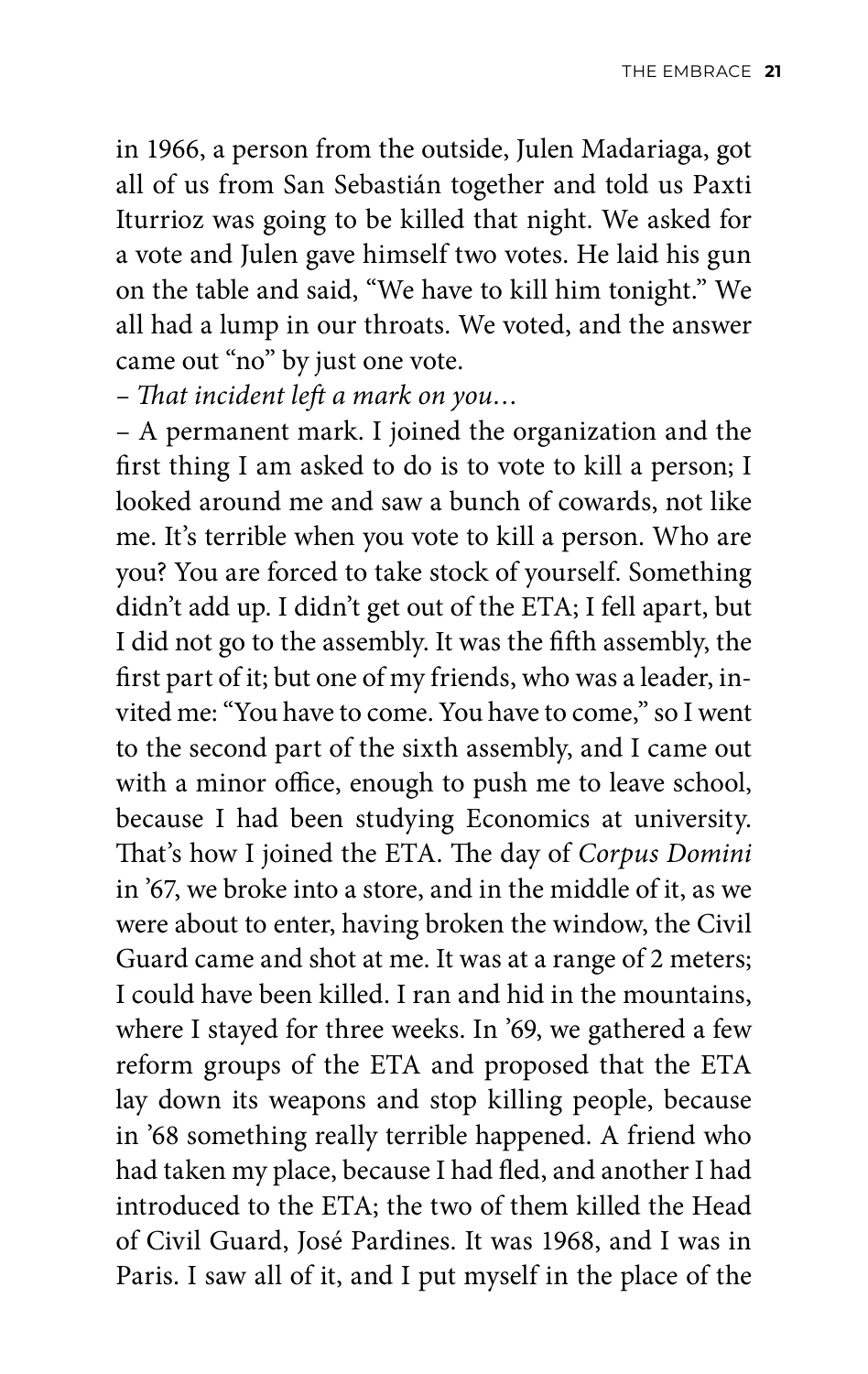dead. Extebarrieta died because he pulled out a gun and the Civil Guard shot him. And I thought, "That would have been me." I really saw myself as an assassin.

*– What did that time mean for you? Because, a number of years later, here in downtown San Sebastián, the ETA killed Gregorio Ordoñez in a restaurant.*

– That was in '95, about 30 years later. I–to address the question of Ordoñez–fought against the ETA at a personal level, through my students, but never at a political one, publicly. I did something public when they killed Ordoñez, who was supposed to become the mayor of San Sebastián, as the member of the Popular Party who received the most votes. So, we held an assembly at the university, the first and only assembly ever held at the University of the Basque Country. There has never been an assembly except the one we held the day after Ordoñez was assassinated. Savater spoke of it, because his wife was there with us. There were five of us professors, and all five of us were threatened in the following weeks. They sent us the innards of dead animals.

◆ ◆ ◆

– The *Peine de los Vientos* ["Comb of the Wind"] by Eduardo Chillida. Chillida lives up that way. He said something beautiful. From west or east: the wind enters here. We call it the "Galician wind." Chillida said the wind has to come into San Sebastián "combed." Look, there is San Sebastián. Individual parts only make sense in the whole. A comb, a broom or a brush is a collection of bristles that only make sense all together, like a human person.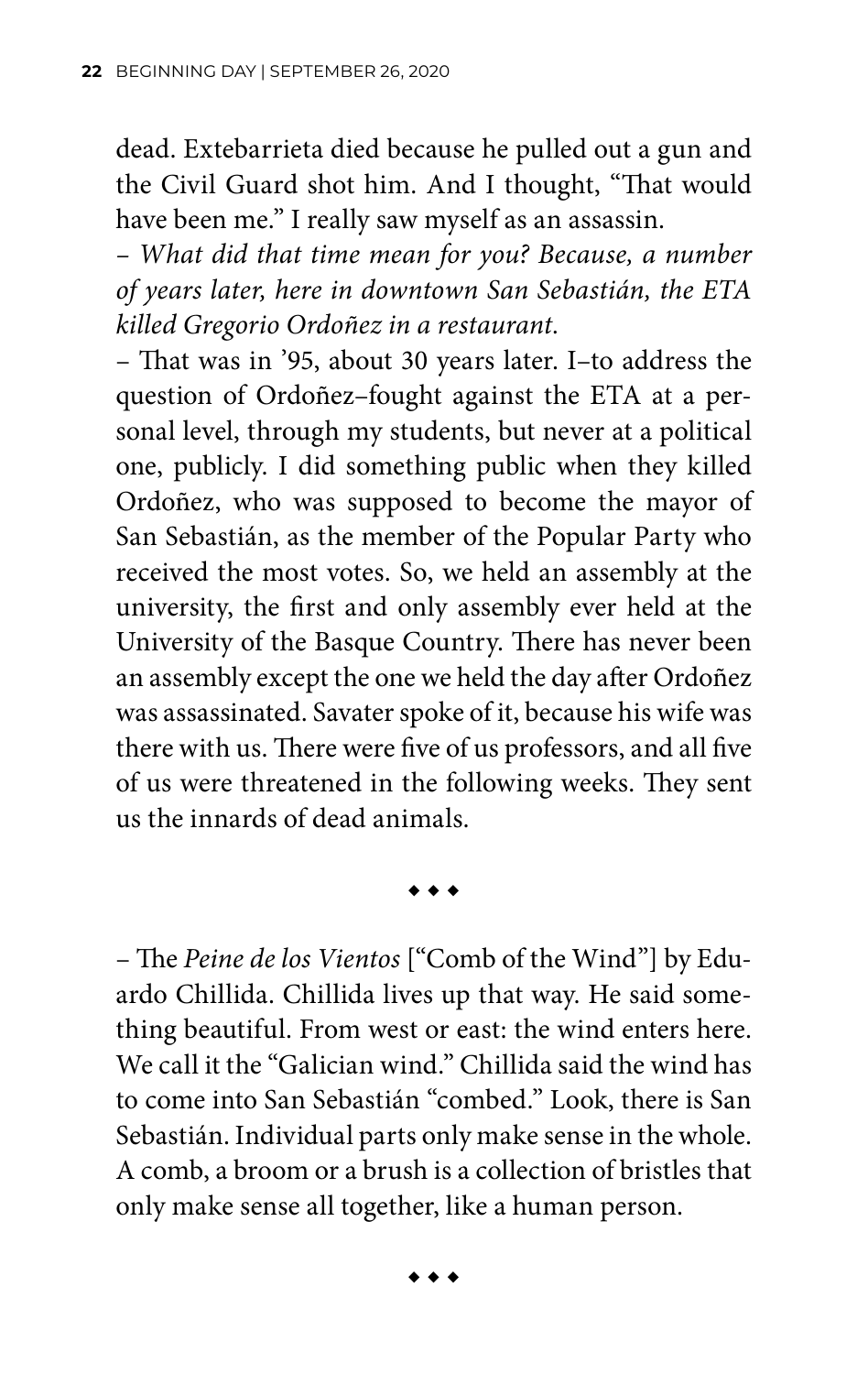*– Cracking eggs...*

– I'm making you a *tortilla de Bacalao* [salt cod omelet]. I have the cod and onions ready.

*– The cod is already desalted?* 

– First, you desalt the cod and then you add the onion; and I put in a little pepper. Other people do it differently, but now, you'll see, you'll eat a *tortilla* made just as God commanded.

*– Let's go back to the book. You, who dedicated your time for many years to education, visited a number of schools linked to Communion and Liberation, and were struck by their method of education. What caught your attention?* 

– The education… we were teachers. The first surprise was that the CL educators did not consider themselves teachers or use the word "teacher." For them, the point was to educate. There is a difference between teaching and educating. A robot can learn how to teach. To educate means to love the student, and I saw how they did this. I saw the love, passion and dedication they put into everything they did. I saw in one hallway, at Kolbe [school], or Newman [school], maybe at Newman, "You are a gift." To the child who is learning to speak, even before learning to write, they teach him he is a gift. You know what that means? They teach the child he is a gift, that there are others who are also a gift, and there is someone who gives. That is essential for them. The child…this is how you explain to them what reality is… his first introduction to reality, the first steps he takes in the world… he already knows he is the recipient of a gift. That astonished me.

I don't use much salt.

*– Neither do I, because it raises your blood pressure.*

– Raises blood pressure and decreases your attention, *atensión* as we Basques say.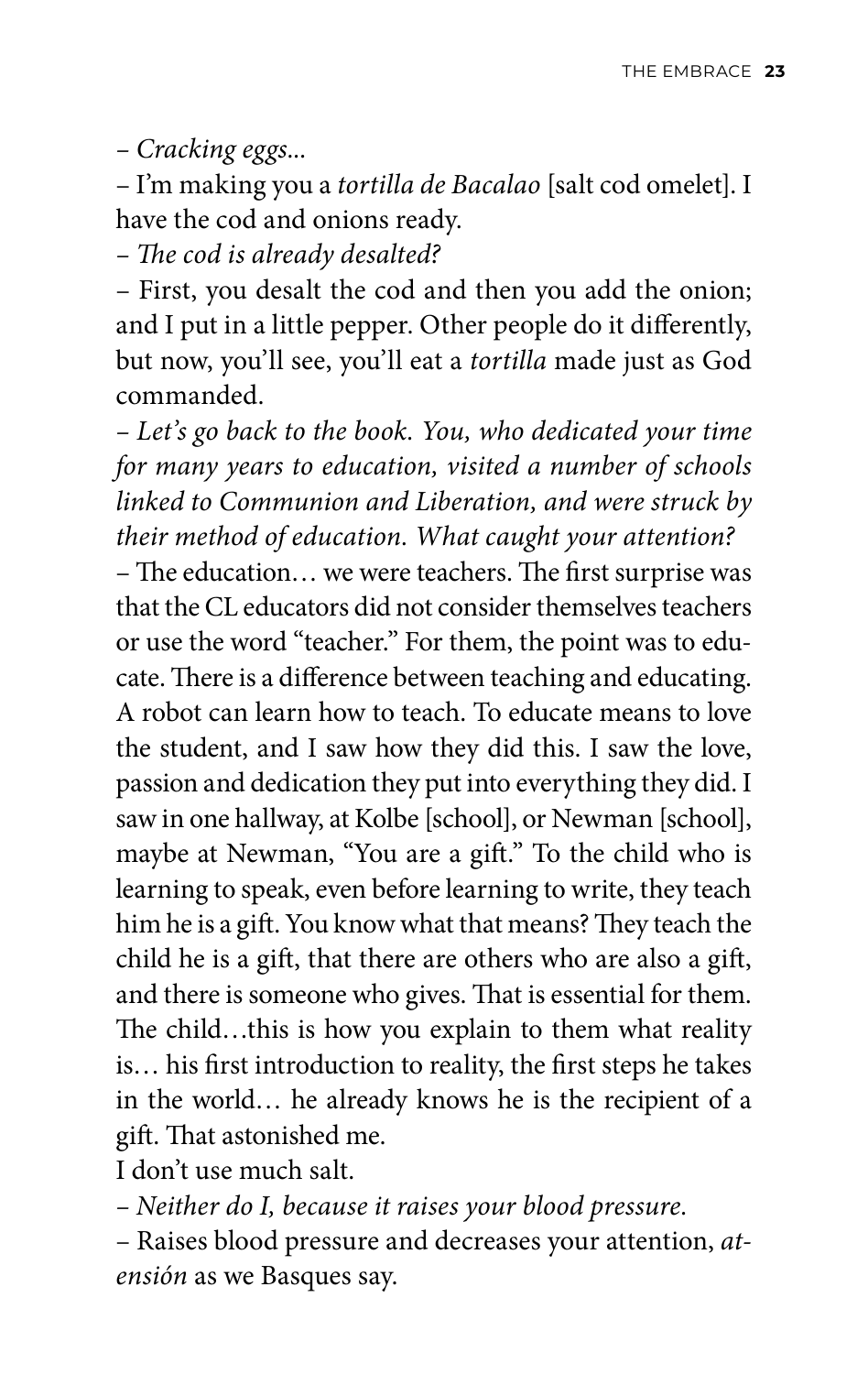– *Another theme that struck me is charity. When you go with the people from* Bocatas*, people who care for drug addicts, to* Cañada Real*, where all the drug addicts live… I went to report on the place, and it is astonishing, because many of them are like corpses. It overwhelms you…*

– I was there for two hours; I went with Macario–he had never been there, but came because I asked him–and I said to him, "Let's get out of here, this is absurd. What are they doing here? Who are they saving?" The concept of charity I have is that of Max Weber, as I say in the book. I took it from *Economy and Society*–a book I know well–I cite the paragraph in which he says "charity is giving alms to people." I thought that was charity, giving alms to those in need. And I asked the young people, "What are you doing here, serving lentils to these people?" Up walked a black man, who could hardly stand, he walked with a cane, and here was the counter, he took the milk and put it in his backpack, took a packet of biscuits, and walked away without raising his head. They said, "We are here to empty ourselves of ourselves." It gives you a lot to think about. You have to talk a lot to understand what it means to empty oneself. Emptying oneself means being ready to hear just about anything, and not say anything in response. You are there to receive something. If you don't empty yourself, you don't receive anything. You have to empty yourself of your prejudices. We were so full of prejudices, you and I, "What are we doing here?" *– I thought the same thing.*

– That's the prejudice we have, but we don't have to give anything; you empty yourself. You are there, you wait, they have needs. This is what Jesus did. Emptying yourself means being open to being loved. Open to someone giving you something, or saying a word to you. I know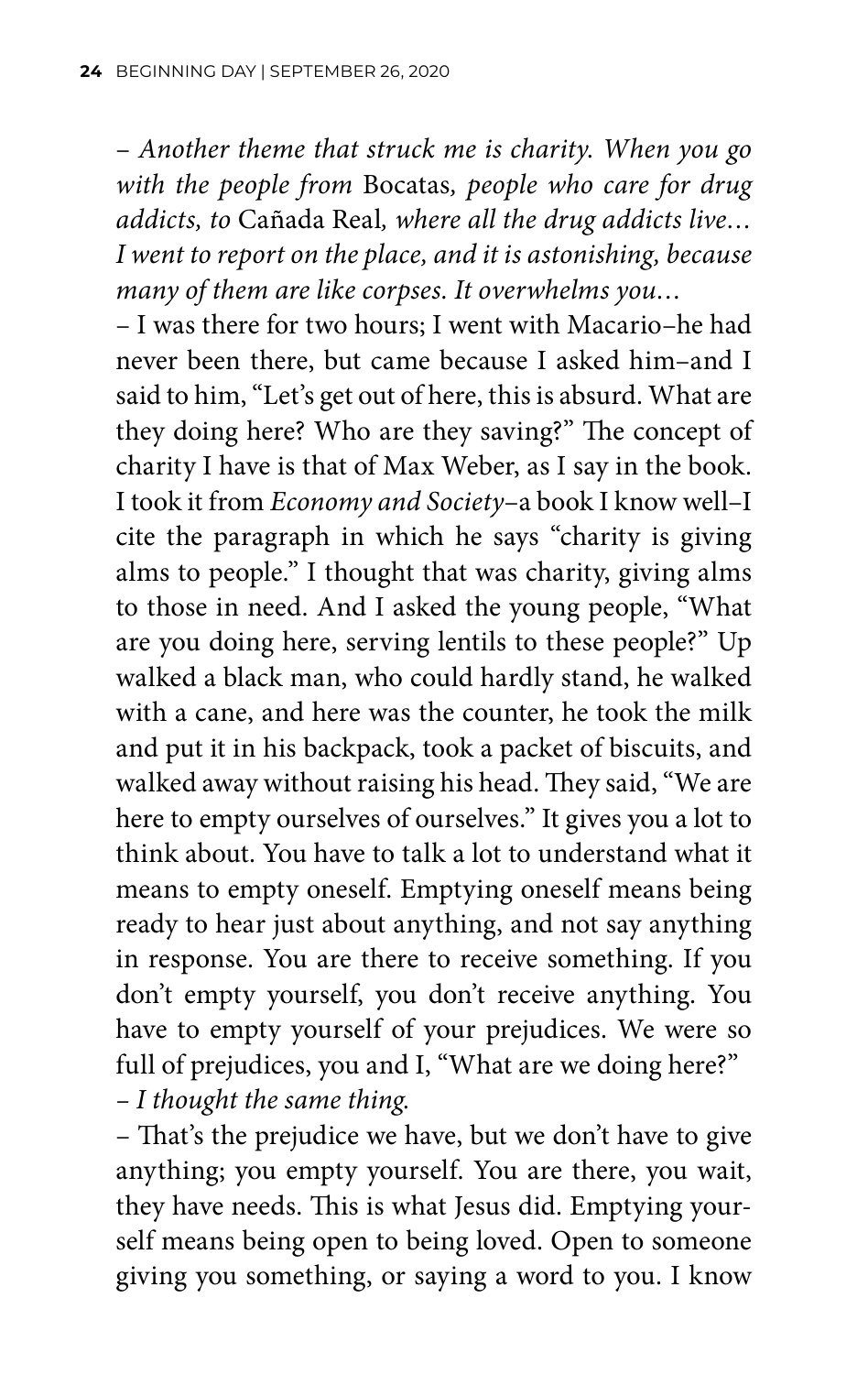there have been results at *Ca*ñ*ada*, some of them have gone clean.

*– But often, there are no results.* 

– There are no results; in fact, they have saved two dozen people in 24 years. But they themselves were saved. They gave themselves.

*– Shall we make the* tortilla*?*

– I'll make some snap peas, and I have the rabbit here. This pot is for the peas.

*– You spent time with a group of families, with Ferrán. You were struck by the education, the charity, and all of a sudden were struck by the unity present amidst those families.*

– I see you are following the chapters of the book. When we were in the garden, I wanted to tell you, but didn't, that my problem with writing this book was that I wanted to show how what I saw stirred up surprise and a great deal of emotion in me. But I also wanted to show it because I didn't see it myself. I had to put together the various moments of emotion, of wonder, what I called "admiration" earlier. To see the temporal progression of that admiration, because I spent two years…

*– Of course, it was a long study…*

– Temporal, but also causal. You ask me about the things that surprised me. I say this so that people understand your question; there could be people who haven't read the book and wonder, "Why is he asking that?" I saw so many people meeting each other there. I was one of them. The first thing they did at Masía was to say, "Tell us about your life. Tell me about yourself." I thought it was a kind of group therapy. It was not group therapy. I understood what it meant for them to tell about yourself. I understood it very quickly, speaking with them. It is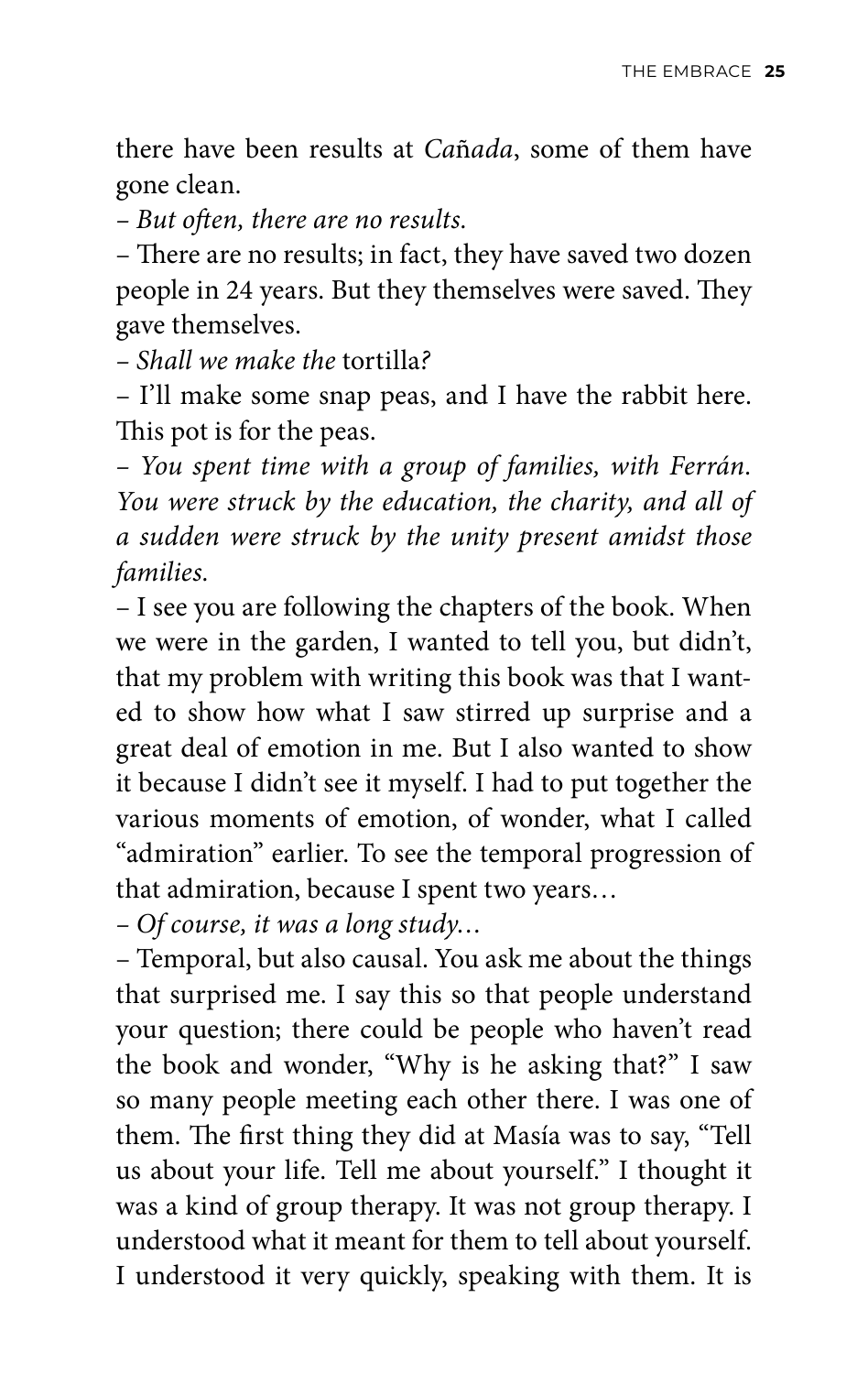not group therapy; it is God's therapy. What a therapy! In explaining a person's life, the first point is that you have an identity.

Pollicino doesn't tell his own story, other people tell it, but when they tell you you need to tell your story, you do it. It is a question of identify, of whether you can give a unified history of yourself from infancy up to today. The big problem with identity, as sociology has shown, is that the person, since Sartre, has trouble…

*– Maintaining the continuity of his or her identity.*

– Because a person believes he is master of himself, that he has his own preferences, that he is master of himself and always does what interests him, what satisfies the desires he has. But that changes each moment, going from one thing to another. We all know this perfectly well. The problem is, in the first place, finding what unifies all our changes of behavior into a single "I," so that all these differences in behavior can be attributed to me. I am this "I" and I am master of myself; I answer for myself and for what I have done. Then, second, I can follow the transition from childhood to adolescence and from adolescence up to this moment. And I am the same. I am myself, the same person, though I am not the same, because I have changed.

*– But there is a continuity in your "I."*

– The continuity is in the fact that I am the master of the changes in my behavior. Because, in the end, that is what the "I" is, our behavior.

*– Not an abstraction.*

– I saw the truth of that perfectly. And I saw it because they do it; you realize it because they do it. They do it because God exists. This is interesting, I saw it in a marriage, too; I asked one couple, "What is there between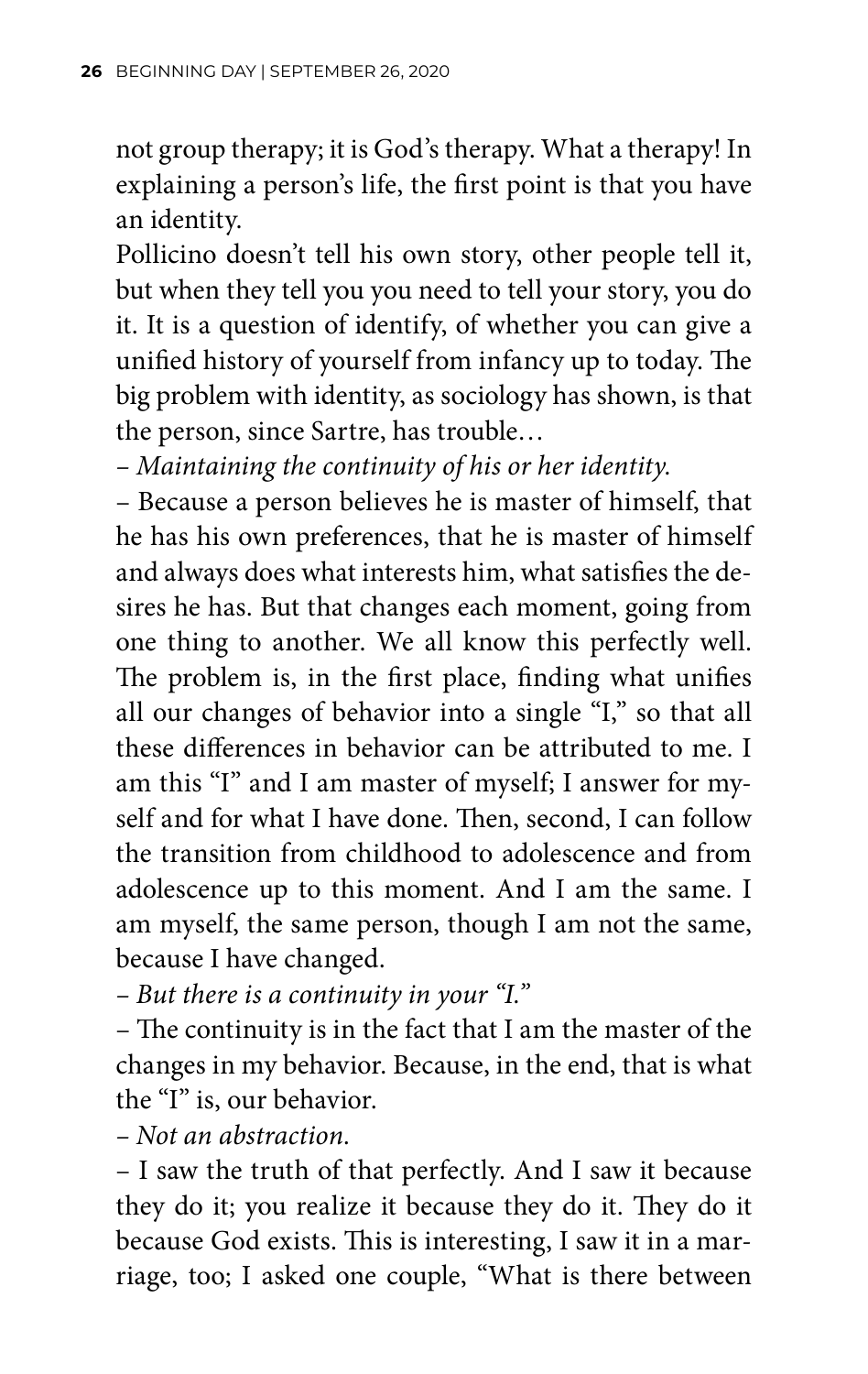you, as husband and wife?" And they told me, "God." I asked for explanations all over the place, and you see that God is always the element that can unite two lives.

*– Why did you, at a certain point in this internal battle, think of Wittgenstein? You had studied him a lot, and at a certain point in the book you cite a passage from Wittgenstein's* Diaries *where he says, "Unless God visits me." Why did you think of Wittgenstein while you were in the middle of that struggle?*

– I think Wittgenstein is one of the four or five most important figures of the 20<sup>th</sup> century. A real master. He had everything. He renounced money and fame and went to a little village in Switzerland to teach. He was an extraordinary person. His *Tractatus*, and philosophical reflections… I read *Disarming Beauty* by Julián Carrón at least three times, and in it I found this quote from Wittgenstein's *Diaries*: redemption, is there anything we want more than redemption? But where is it? Still, he says, we are here sitting at our little table, receiving the light from a window above, a little ray. You look at it; it is a sign of the absolute, toward which I would like to climb, but I remain concentrated on worldly things. And I stop there, unless God comes down and shines light on me. I understood where Wittgenstein did not dare to go. I went to his *Diaries–*I have a copy here– and I thought, in an agnostic, there is always a fear of discovering the truth. He prefers to say, "I don't know, it could be, but… May that light come down on me!" I cannot pronounce a judgement on Wittgenstein, on the end of his life, on where he is today. I admire him. I think he never realized that he was a recalcitrant agnostic. He could have said, "But if I did climb toward the light? Why not climb up and stick my neck out?"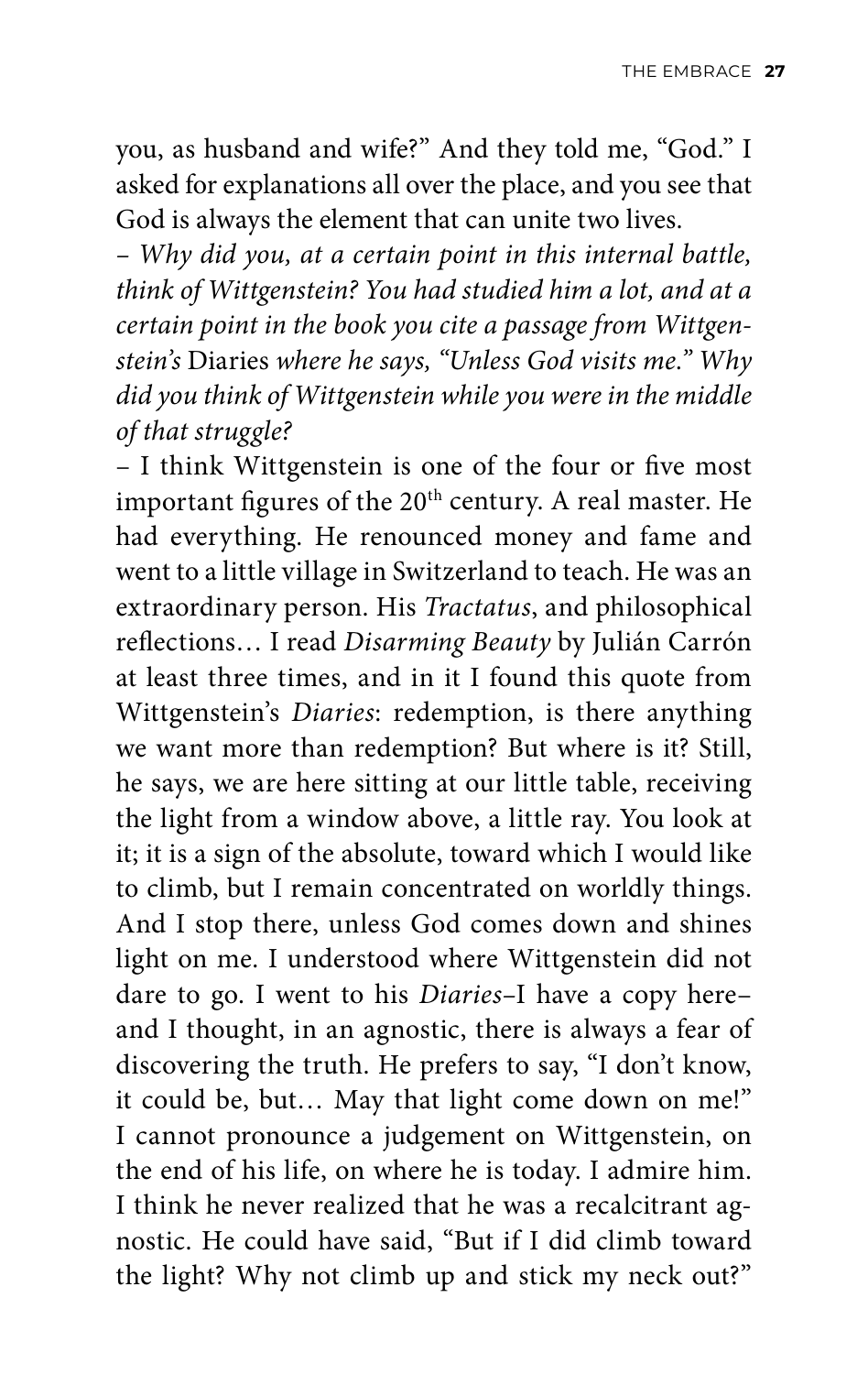I believe that is what I wanted to do: climb up to the window and look out. And I saw all of you!

*– You realized you couldn't stop there.*

– If I had done as Wittgenstein did, I would have been repetitive. I always try to go a step further.

*– The* tortilla de bacalao *was stupendous!*

– The next one will be better!

*– There is a moment in* The Embrace *that I think is the most fascinating one: you are in front of this tribe you are studying, and at a certain moment in time you begin to think it is possible, a plausible hypothesis that everything you are seeing is a consequence, not only of God, but of an incarnate God. You do not shut down the question, asserting these people act the way they do because they are victims of a collective neurosis or out of a sublimation of their desires. There is a moment in the book in which you affirm the plausibility of that hypothesis. How did you come to that moment?*

– You must be referring to one of the last sections, where I do a kind of calculation: "This life, which is so beautiful that I would like to live it, the lifestyle of these people made up of dedication and joy, this lifestyle, what makes it possible?" You can have a flash of inspiration. There are spectacular, beautiful people who have a kind of flash of inspiration, but then they burn out. Instead, you see these lives, I followed the story of these lives for two years; these people (in the book they are characters, but they are really people), families, and I know it is impossible without a miracle. This family is a miracle; that person is another miracle. There are miracles everywhere. It is very mysterious. The lifestyle pushes me to ask myself, "What causes this lifestyle?" You can live a flash of inspiration for a year or two, but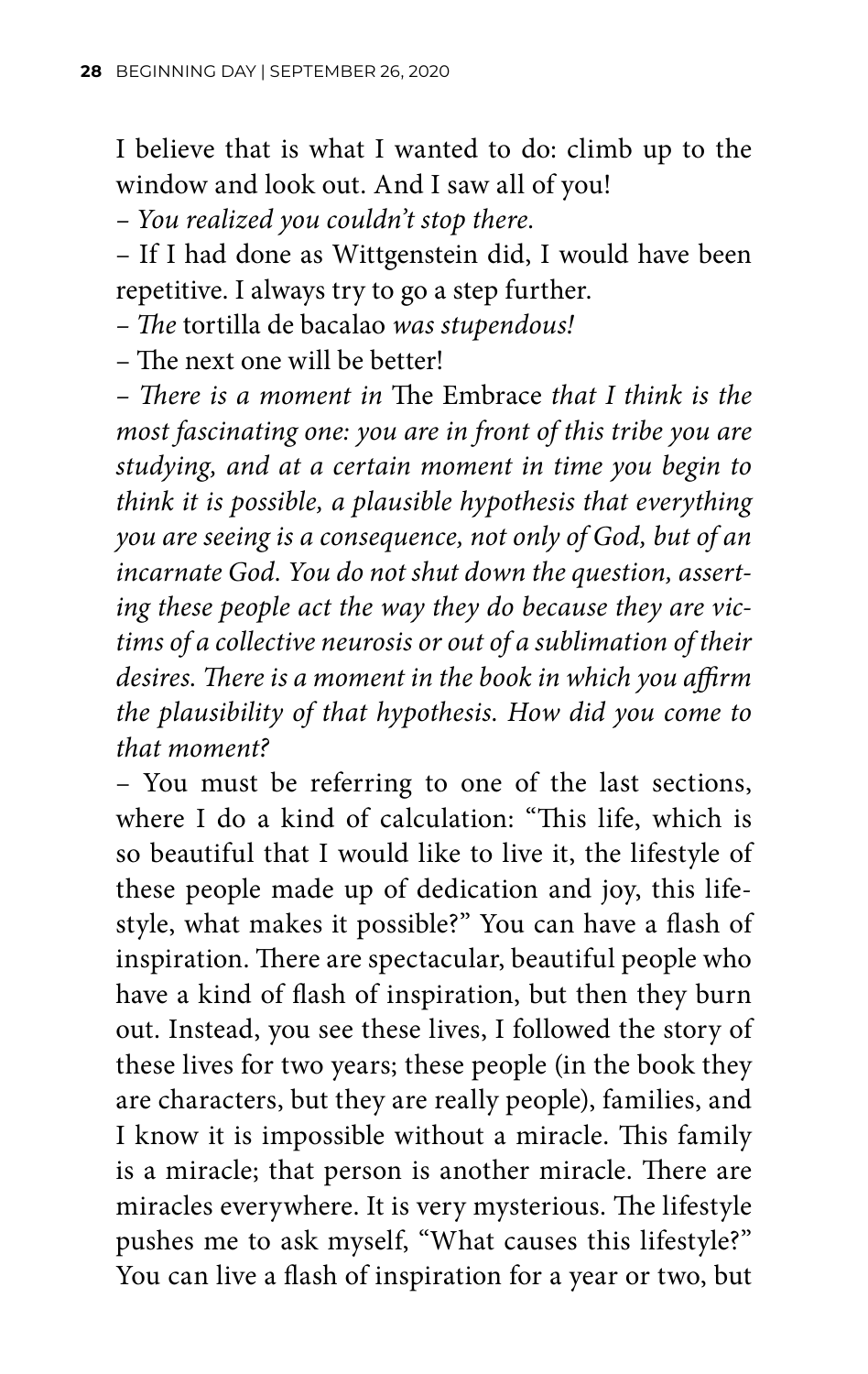an entire life… But your life, the next person's life, lives like these: they've been around for two thousand years. I think Christians have lived as you live for two thousand years, making humanity beautiful, bringing charity and love into blossom. Sociologists don't talk about it because they are not interested. They don't speak of Communion and Liberation or other Christians that I have not met but who exist, I know they exist because I have met some, in confraternities or fraternities. So, you start to wonder. You could explain one life, one life for a good bit of time–not one's whole life–but explaining the families, the many lives, generations who do good, who embody goodness… There is only one explanation for that fact: that what they tell you is true; that the truth is really truth in action. Truth is always operative. Truth produces life. This lifestyle is produced by something: they say it is Jesus Christ. If I need that life, if it is an object of admiration for me, I have to look with admiration at the motor that animates this life. And that's everything. Then, you understand that motor was human. God made man. That's the only way you can understand. I was a professor of Comparative History of Religions. I want to close with this: the gods that we all study are abstractions. There was never a person who said what Jesus said, "Forgive one another, love each other, visit the sick, feed the hungry, the other is more important than you, life is not given to be saved, but to be given; if you seek to save it, you will lose it." No one throughout all of humanity–at least I did not encounter it, and go figure if I do not know world religions; I've read hundreds of volumes–no one said that. And it is not just that Jesus said it, it's that these people are the ones who are doing it. So, you put two and two together,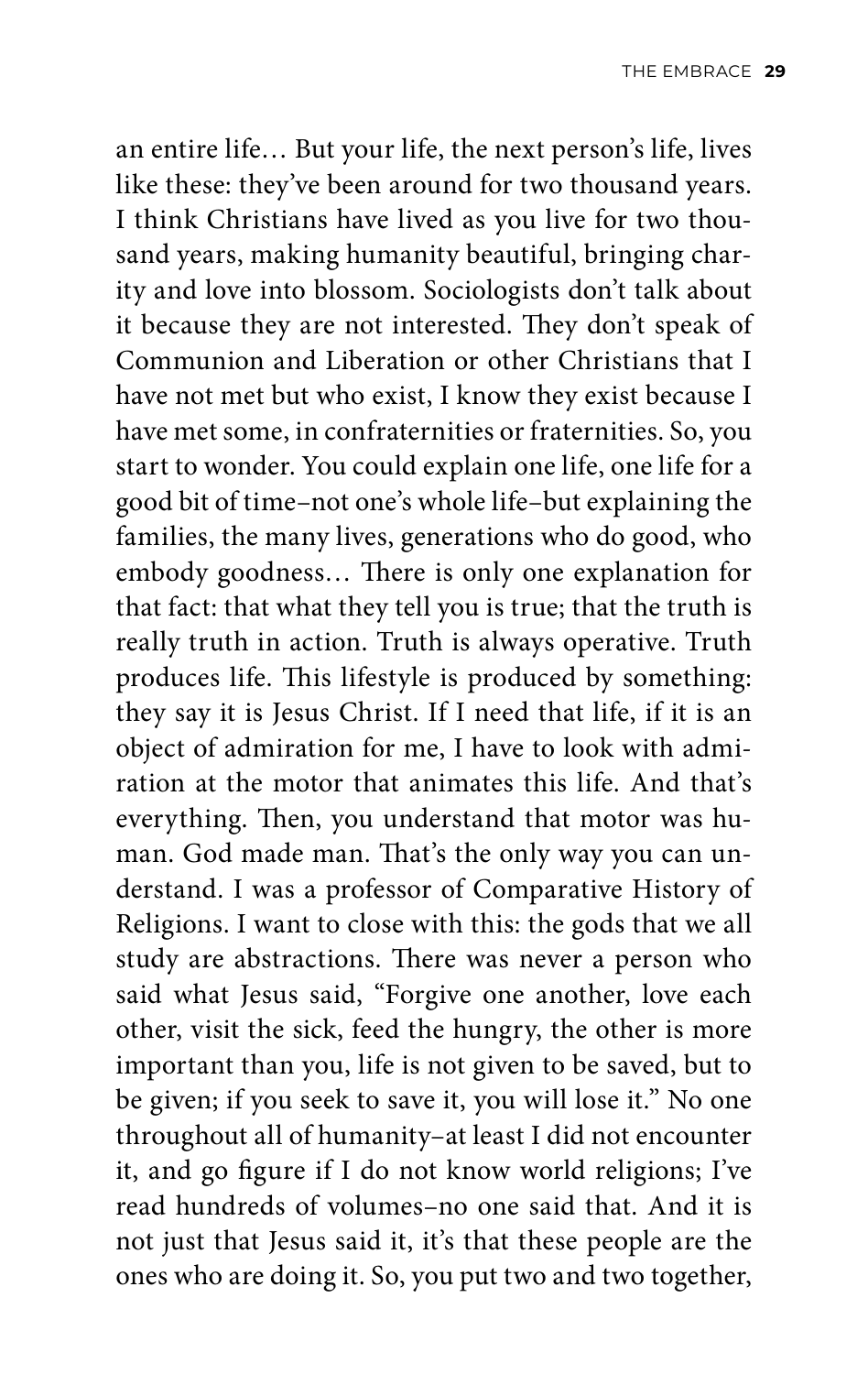and you say, "I have to believe in this; this is the living Jesus in whom I believe." I would not have believed in God.

*– Why not?*

– Because God is an idea. Philosophy, first, and then religion and theology, fell into the trap of reducing God to an idea. That is the difference. We are not talking about God. We are talking about a man who was God, who teaches us where we need to go.

*– I remember the day you told us, "And if it were true that Jesus rose?" You were wrestling with the veracity of that testimony.* 

– There is a moment when you are forced to ask yourself, "How can they all be wrong, at the same time?" Even His enemies knew. But they didn't know Him. John and Andrew went with Him, but they did not know Him. "But He is the Master." They spent two or three years with the Master. A person would really be transformed after that! That is the resurrection. We know there is a resurrection. He rose and He told us we will rise from the dead.

*– Mikel, thank you for writing The Embrace. Thank you for this conversation, and for what you have worked on over the past few years.* 

– I am the one who should thank all of you. Thank you for being there at the microphone for these four, five, six years. It was lightning bolt. I'm the one who should thank you, Fernando. It was those radio shows that brought us here. I can never thank you enough.

*– I can never thank you enough for what it has meant to meet you and to learn.* 

 $\mathit{Thanks}$  you, Mikel.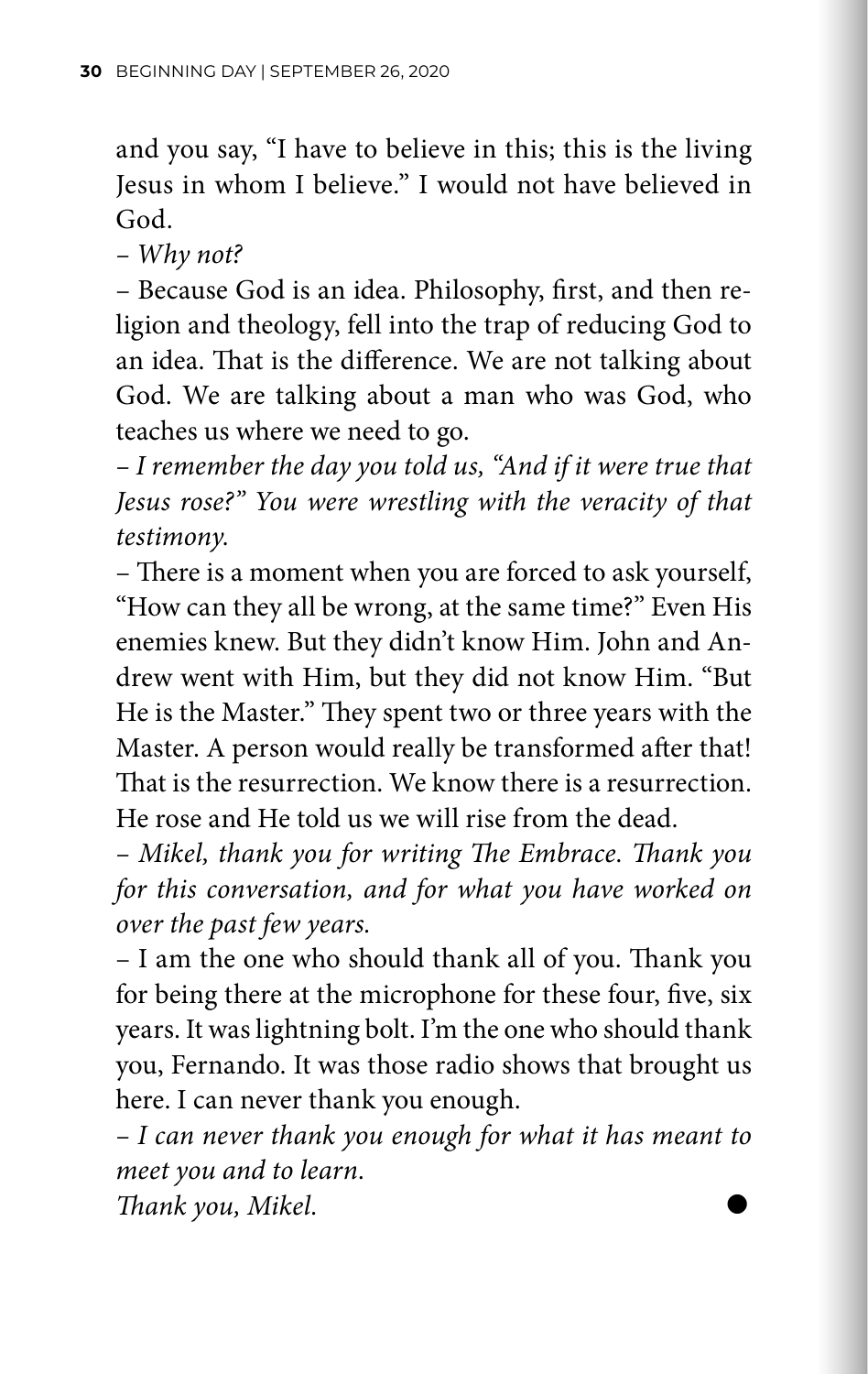#### **Conclusion by Julián Carrón**

Like Azurmendi, each of us is invited first of all to watch what happens in front of our eyes, what is happening now. Why do I feel it is so crucial first of all for us, for the esteem we should have for each of us? Because if we do not watch what happens, the event of Christ that happens, if we do not follow it, we cannot journey or make a contribution to others. The event that *happens* now is what shapes life; all the rest is powerless to change it. We cannot substitute for the event with an explanation or interpretation or doctrine. This would only increase the nothingness! Deep down, behind many discussions there is absolute nothingness. You see this in the fact that they fail to change us, and in the end, they bore us. No discussion can erase what we have seen happen in many people this summer.

The place where we verify our openness to watching and being struck, as we saw in Azurmendi, as it was for all those who found themselves in front of the healing of the man born blind, is in front of the facts. Nothing is better able to challenge our nihilism, our nothingness, than the happening of an event. "A new, different, truer, more fulfilled, more desirable humanity is the only 'council' that can open a breach in our consciousness as women and men, as contemporary women and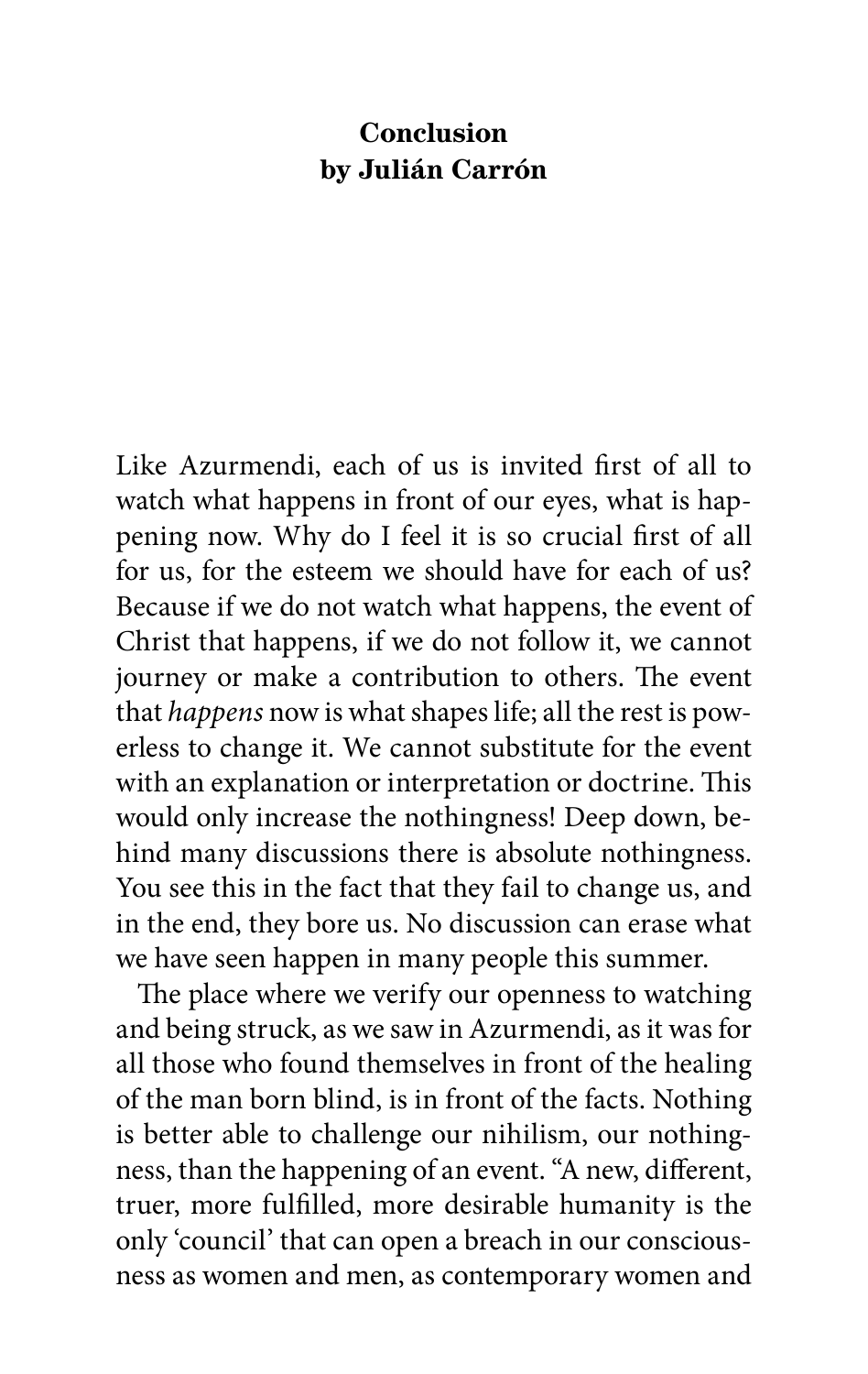men." It is the only fact "that can be heard as a fascinating and liberating invitation."6 Only in this way, as an event that happens now, in your history and mine, does Christ make Himself able to be experienced as hope in the present, as something that conquers the present and fills the future with hope.

We recognized this in many testimonies this summer. The Christian Palestinian woman we heard about at the International Assembly of Leaders, who considered her birth in Palestine a punishment for herself and her children: what must she have seen in the group of Italian pilgrims from CL that she would then decide to remain in her homeland after years of desiring to flee it? She had an encounter that changed her judgment, her gaze on everything. What experience must have our gravely ill friend Xiao Ping had to make her become "the beating heart of the community" of Taipei? Even to the point of saying, "Lately I've understood that my duty now isn't so much to learn to be in front of pain or a death that approaches, but rather to use the time that remains to me to tell everyone what I have encountered."7 She understood what the most urgent need of the present is.

As one of you wrote me, "I was struck reading in Wednesday's Morning Prayer, 'We have not received a spirit of slavery to fall back into fear. Where the Spirit of the Lord is, there is freedom.' The 'radiance in your eyes' that saves us from nothingness will be seen in those who live this experience of liberation from fear, this experience of freedom." This is the case of these friends in Bethlehem and Taipei.

<sup>6</sup> Carrón, *The Radiance in Your Eyes*, 98. <sup>7</sup> Letters, *Traces* n. 10/2020.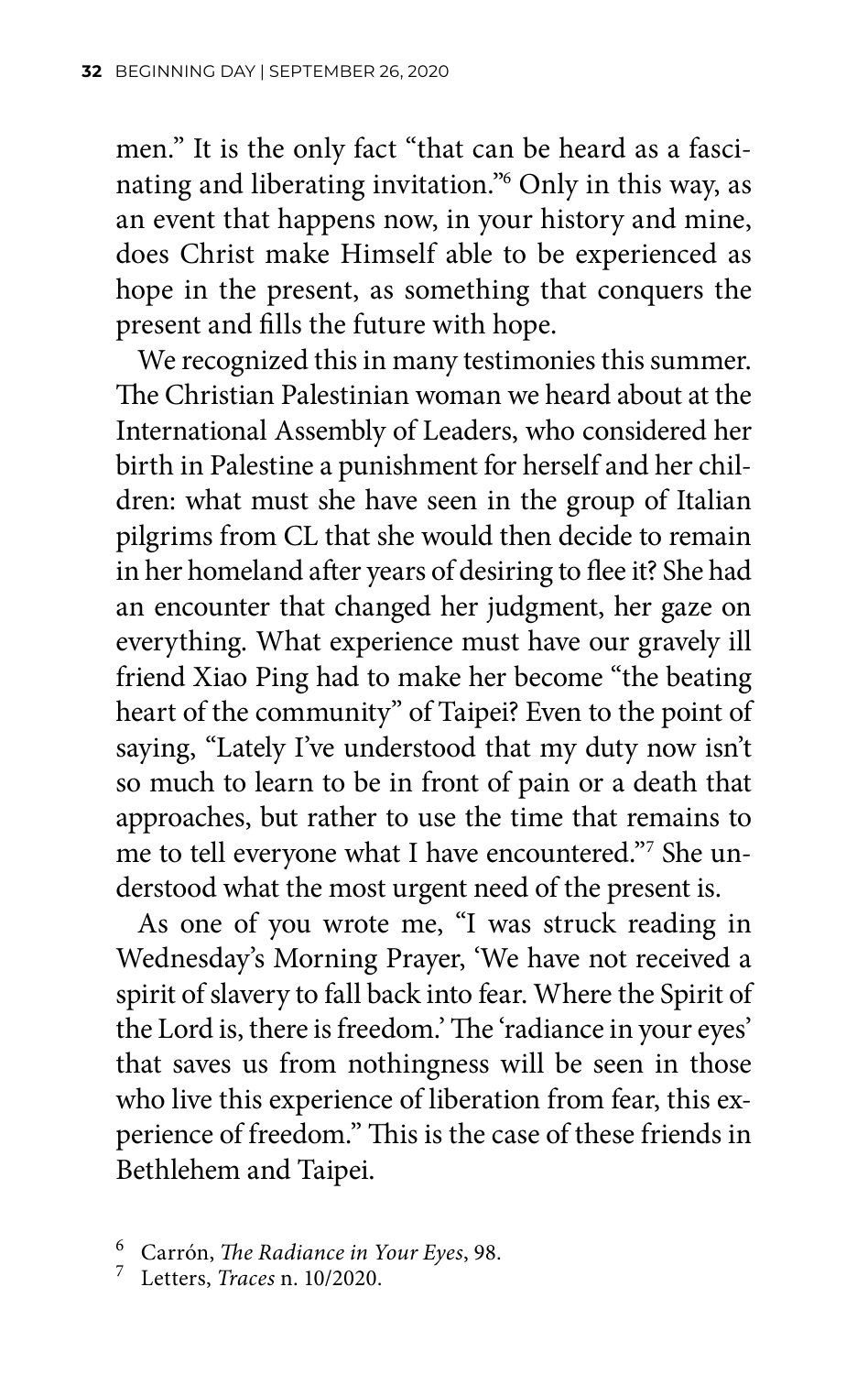However a person may look, whatever features she or he might have, maybe even they are the most recent arrival, "authority is a person who, when you see them, you can see how what Christ says corresponds to your heart," Fr. Giussani said (remember last year's Beginning Day?); in other words, you see that Christ is true and victorious. He added, "This is what guides a people,"8 not the chatter or discussions someone engages in or the roles someone has!

This was expressed in secular terms by Polito regarding the recent explosions of youth violence that reveal the true emergency as an emergency of education. What can respond to this? Only "teachers, masters, capable of touching the inflamed point in the heart and mind of every personality in formation. How fortunate are those who have encountered one such person once in their lives."9

To touch the inflamed point! As Giussani says, it may have been just a breath, "for the Lord works even through whispers […] Even in a whisper, even just for a moment, man notices a kind of attraction, a suggestion; he has the intuition of something more beautiful, more correspondent, something better,"<sup>10</sup> and admiration is kindled, as Azurmendi said. This is how the battle against nihilism is fought, by being open in that

<sup>8</sup> From a conversation of Luigi Giussani with a group of *Memores Domini*, Milan, September 29, 1991, in "Who Is This Man?"*Traces* n. 10/2019.

<sup>9</sup> Polito, "La violenza nichilista tra i giovani" [The nihilistic violence among young people].

<sup>10</sup> Luigi Giussani, Stefano Alberto, and Javier Prades, *Generating Traces in the History of the World* (Montreal: McGill-Queen's University Press, 2010), 71.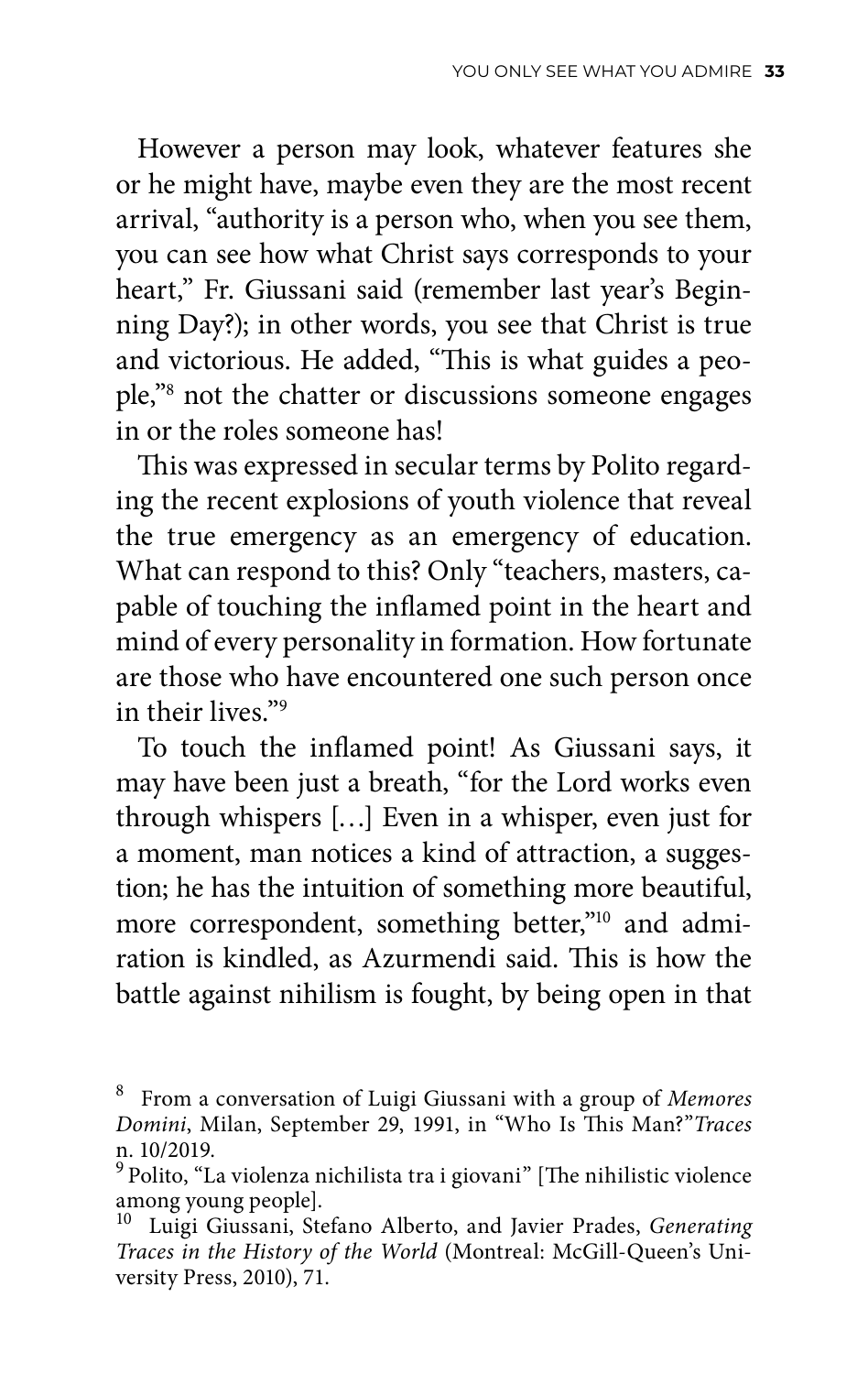moment to perceiving and following that "whisper." Therefore, everything depends on our morality, our openness, or in other words, our love for truth.

Therefore, as we have seen, the first condition for making the journey is to *watch*. As Fr. Giussani stressed in 1994, "The Gospel […] uses the verb 'watch' over 500 times, and uses the verbs 'believe,' 'love,' and 'follow' only 150–180 times."11

To watch. "That's it?!" I understand that it may seem too little for some with all the challenges facing us. But it was not too little for Fr. Giussani, who always suggested it as the first crucial condition for a truly human journey. The oldest among us will remember having read it in the famous Easter Poster of 1992, the one with the face of Marcelino: "The companionship tells you: keep watching, because afterwards the sun will shine. Above all, it tells you to 'keep watching' because in every vocational companionship there are always people, or moments in the lives of people, to watch. The most important thing in our companionship is to watch people."12

In a conversation with Giovanni Testori in 1980, Giussani said, "I'm unable to find an index of hope other than the multiplication of these people who are presences. The multiplication of these people, and an inevitable fondness […] among these people."13

<sup>11</sup> Luigi Giussani, *Il tempo si fa breve* [Time is short], Spiritual Exercises of the Fraternity of Communion and Liberation, Notes from the Meditations (Milan: Cooperativa Editoriale Nuovo Mondo, 1994), 24.

<sup>&</sup>lt;sup>12</sup> Communion and Liberation Easter Poster 1992, from Luigi Gi-<br>ussani, *In cammino* [On the road]: 1992-1998 (Milan: Bur, 2014), 366. Luigi Giussani and Giovanni Testori, *Il senso della nascita* [The meaning of birth] (Milan: Bur, 2013), 116.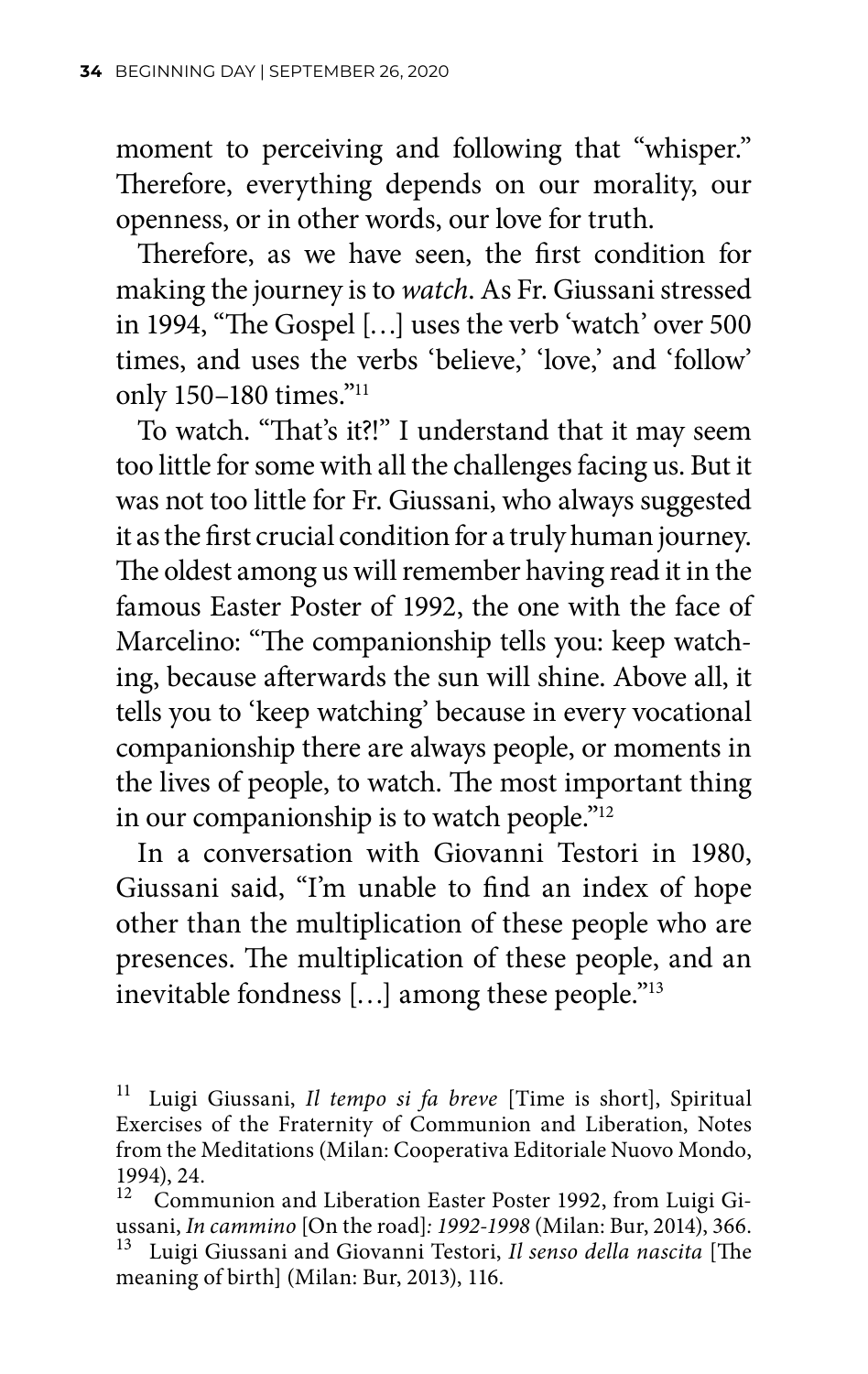The second condition is to *recognize*, which is the blossoming of what is already implicit in watching. It is recognizing something within something, as our friend Mikel did after three years of shared life with the people of the movement in Spain. But in order to recognize, you need a basic honesty and sincerity, if you do not want Jesus's harsh observation in the parable of the two sons, which we will read in Sunday's Gospel, to hold for you. Which son did the Father's will? The one who recognized the facts through which the Father's will manifested itself! "And Jesus said to them, 'Amen, I say to you, tax collectors and prostitutes are entering the kingdom of God before you. When John came to you in the way of righteousness, you did not believe him; but tax collectors and prostitutes did. Yet even when you saw that, you did not later change your minds and believe in him."14

For Jesus, everything depends on your openness to recognizing what happens. Why are openness and sincerity needed? Because "the Mystery, destiny communicates to women and men through a flesh, through a reality of space and time, according to a physical modality of things, according to precise circumstances, that maintain all the fragility and apparent futility of natural circumstances, like the eyes of the Pharisees, like Christ and His family, what He did, what He said. The recognition of this method is called faith because it involves the intelligence of the person who recognizes a great presence in a specific, given appearance. It is a matter of recognizing the great presence of the origin [as we saw in Mikel's testimony], of the ultimate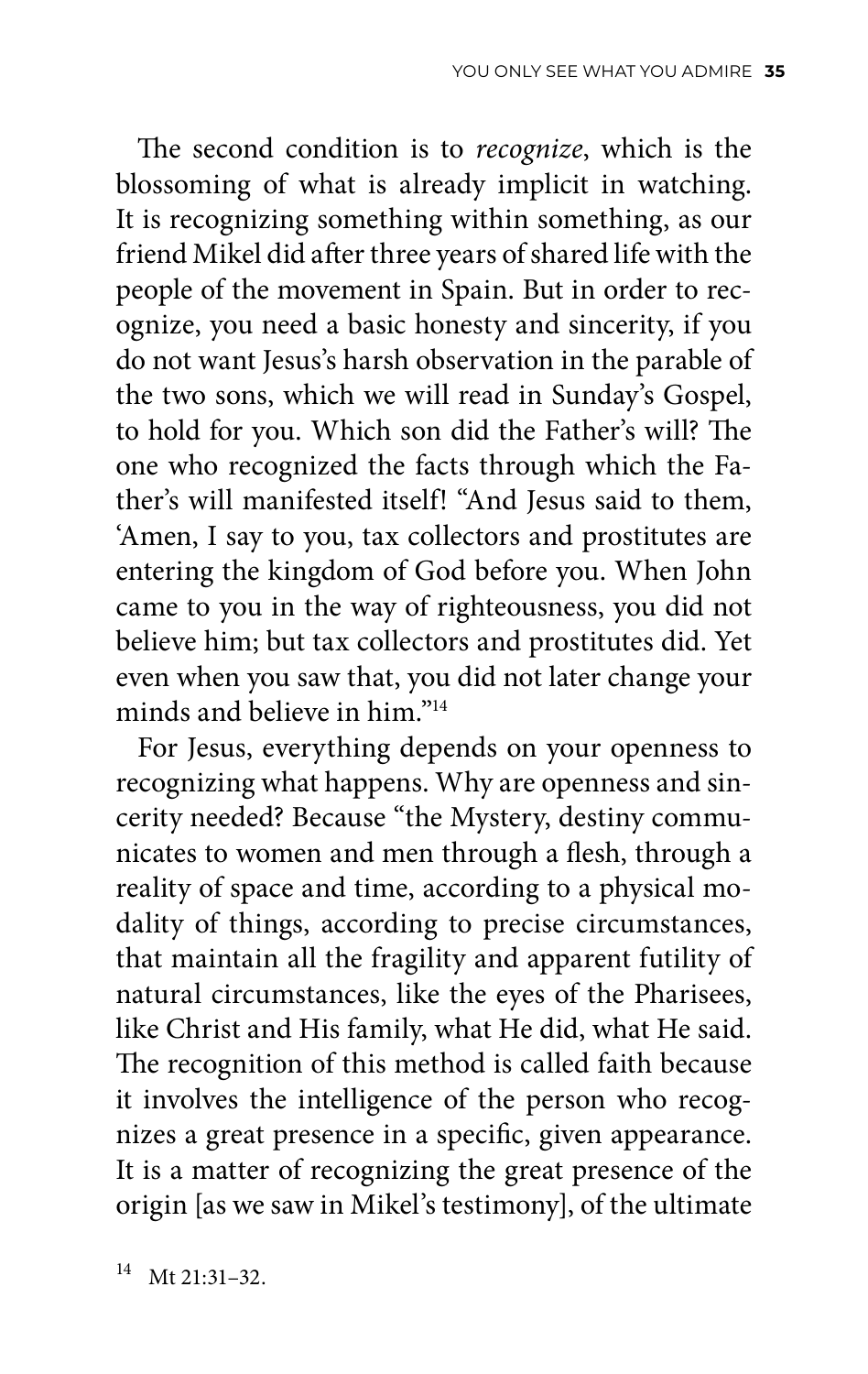substance ("everything consists in Him"), of destiny in the naturally specific and given appearance. […] If the great mystery of Christ does not become a precise circumstance close to me, it remains in vain and at the mercy of my interpretation, my sentiment, my whim, my self-affirmation."15

Today, how does Christ knock on the door of every person, of your and my humanity?

"How abstract the Jesus of Andrew and John would also be, if He did not become concrete now–now!–in this moment, in His presence within the mystery of His body, within the mystery of the Church that each of us serves to build "like living stones," as the liturgy says. […] But let's ask further: *How* does the mysterious Body of Christ ('mysterious' because its deep form eludes our imagination), this living Church, which is His body–as He told St. Paul: 'Saul, Saul, why do you persecute *Me*?' and Saul had never seen Him before; he persecuted the Christians. The voice of Christ said to him, 'Saul, Saul, why do you persecute *Me*?'–*how*, therefore, does this reality of the mystery of Christ communicate itself or, according to the expression in the Apocalypse, 'knock on the door' of every person called to faith? […] In the life of the Church!" Fr. Giussani continued, "But when you encounter a face that is different from the others, a face in which the mystery of Christ and the belonging to the Church change your way of looking, feeling, touching, your way of relating to people and things, and you are there with your mouth open, watching it, like John and Andrew with Christ,

<sup>15</sup> Luigi. Giussani, *La familiarità con Cristo* [Familiarity with Christ], (San Paolo, Cinisello Balsamo [(Mi]): San Paolo, 2008), pp. 108–109.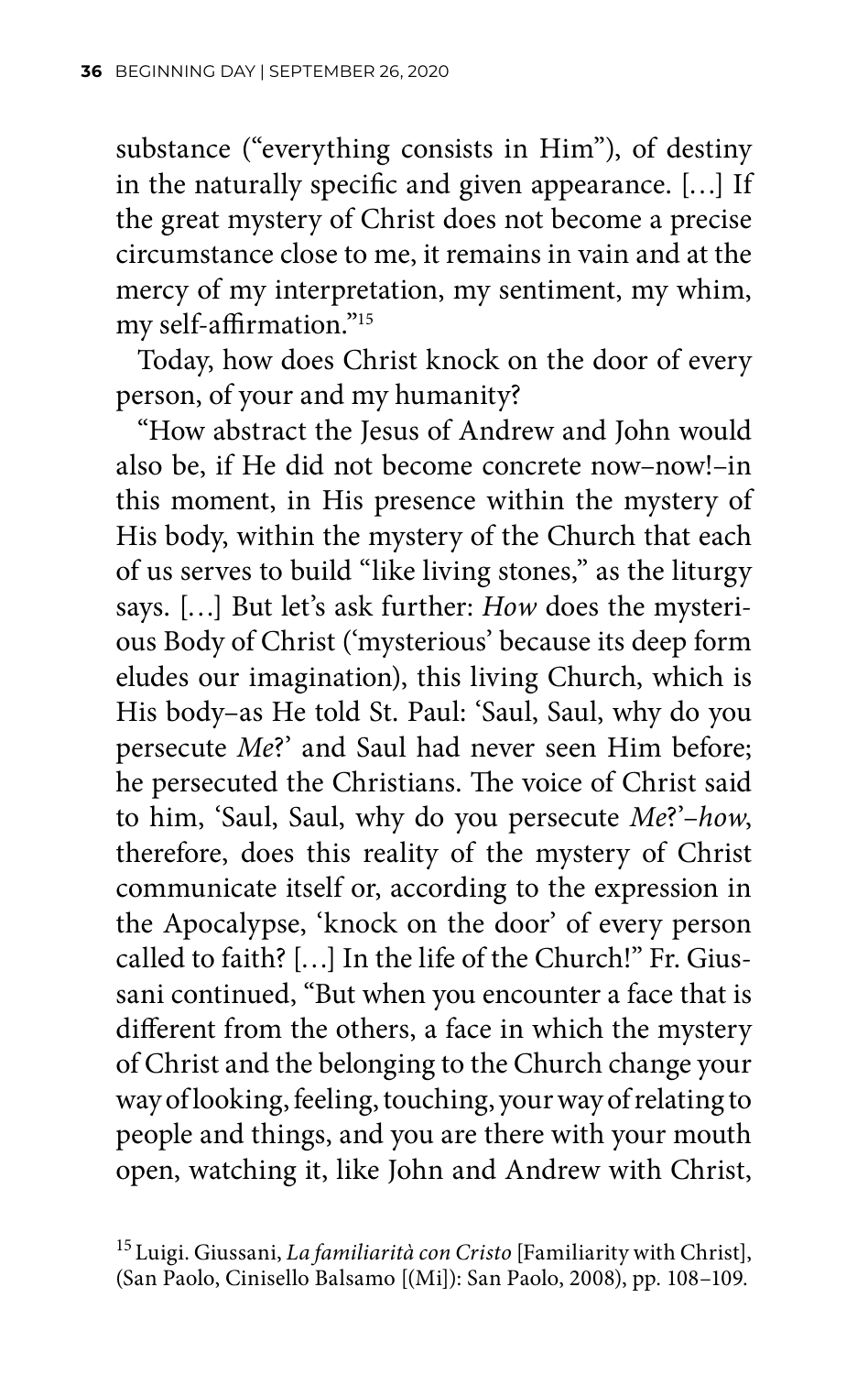then it is *a particular, interesting occasion*. The Spirit of God is free to reach a person, or another person, filling her or him with an ease in thinking in a Christian way, with a cheerfulness in feeling in a Christian way, with a generosity in building in a Christian way, so that all those who draw close to this person are in some way struck. There! The extreme modality with which you can be struck by Christ's continued presence in history and that according to which the Holy Spirit, the Spirit of Christ, causes us to encounter someone, and by following this person faith becomes more easily clear, and affection for the faith more easily intense, and the desire to spread the kingdom of Christ more aware and more easily creative. This is called *charism*: it is *the event of the charism*."16

We are here for this, for "the event of the charism"; we are here for this "living" event "today," as documented for us in Azurmendi's testimony, those of our friends in Bethlehem and Taipei, of many others who I have not quoted and of those that we all have in front of our eyes. If it were "yesterday," it would no longer be an event and would have no capacity to attract us, to change us, because "Nothing exists outside this 'now'! Our 'I' cannot be moved, aroused, that is, changed, if not by something contemporaneous."17 If this event were not today, were not living, we would be left with only doctrine in our hands, an extraordinary doctrine, but even so, a doctrine. No doctrine is able to overcome the nihilism that "eats" our soul.

<sup>&</sup>lt;sup>16</sup> Giussani, *Il tempo si fa breve*, 35–36.<br><sup>17</sup> Luigi Giussani, Communion and Liberation Easter Poster, 2011, clonline.org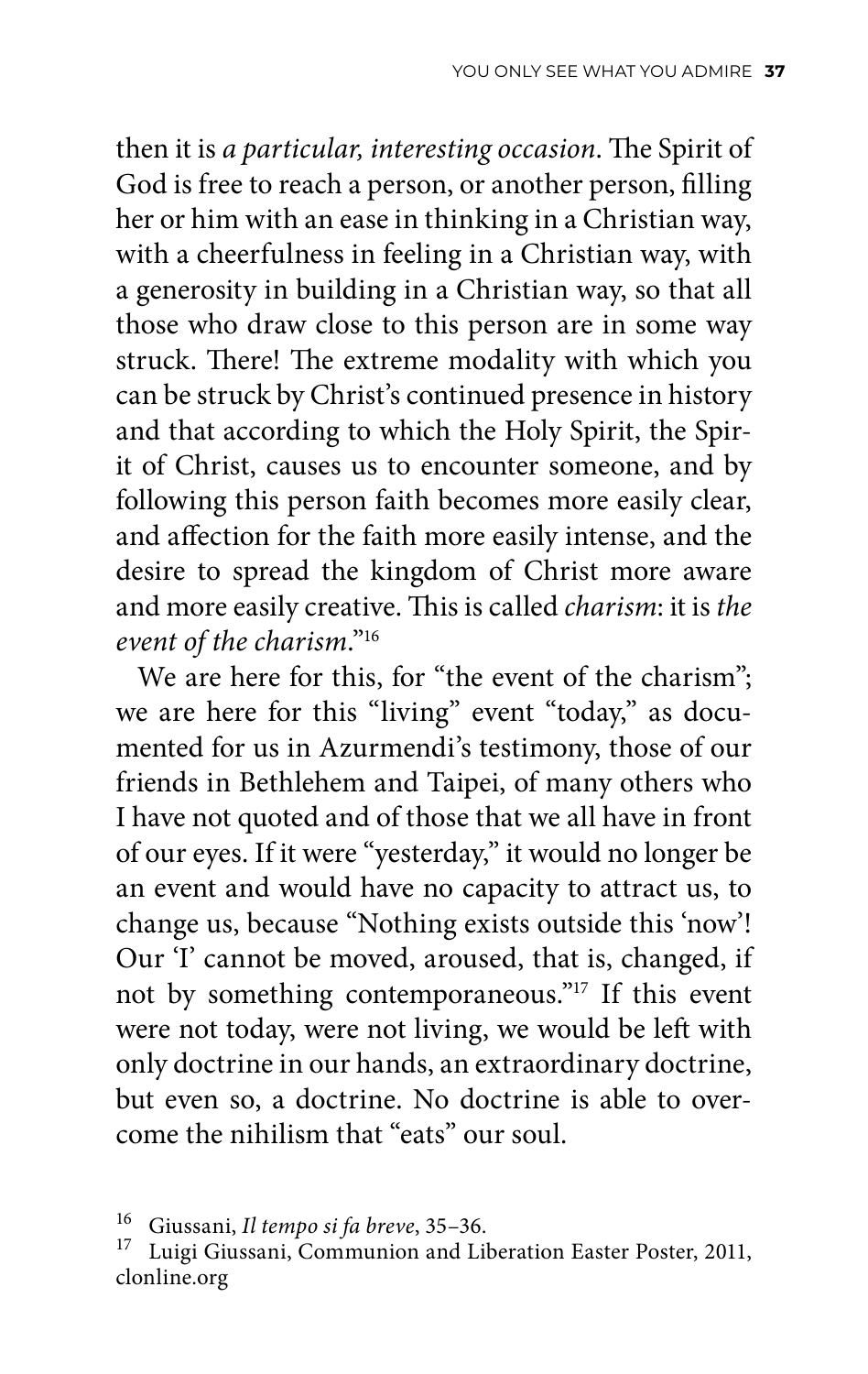"Dear Julian, in these time I've often wondered if Giussani's charism is a living or a dead doctrine. If the second were true, we would be in a situation similar to that after the death of Hegel: there would only be the debate between the 'old' and the 'young' Hegelians, the game of their interpretations. I've been in the movement for 47 years, and in the *Memores Domini* for forty, and I still feel my heart leap when I remember how more than once I was saved from the pit of terrorism and a dark fascination for nihilism by the moving rationality of Fr. Giussani. My heart leaps in the same way now when you flip my tendency toward nothingness into a desire for life, 'raising the bar' with love for my life and those of the poor desperate souls of this world, with an affection that embraces the forgotten and lacerated heart of people and calls it to be an 'I.' Is Christianity a theory or the event of a father's love today as well, in this culture that leads 18-year-olds to commit suicide for no apparent reason (as happened to a dear student of mine)? I have a sister who is almost 70, abandoned by her husband over thirty years ago, and childless; she has battled cancer and now has Parkinson's. She is an avid reader, from Marx to Husserl, from Tolstoy to Barthes, from Simenon to Borgna. A few days ago she spoke to me about *The Radiance in Your Eyes* and how it was an important book for her life; when I asked why, she said, 'Because it made me discover what I've always hidden from myself: my nihilism. And now I want to move ahead.' For me, it is precisely this loving understanding of the tragedy of our century that is a sign of the presence of the charism of Fr. Giussani today; at the same time that it makes us aware of the lack of meaning that dominates us, it rekindles in us an awareness of being daughters and sons."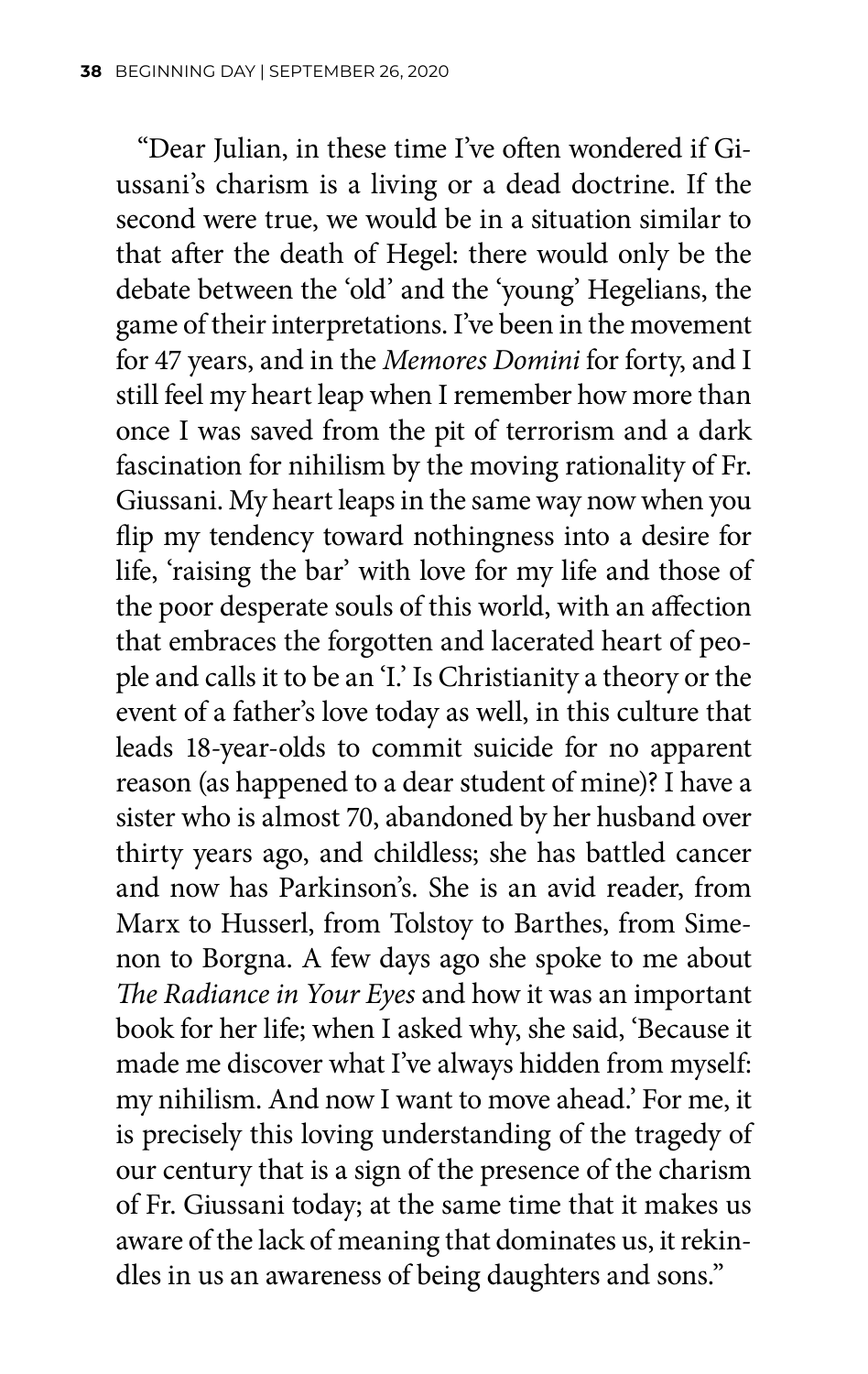We dealt with these things in chapter 6 of *The Radiance in Your Eyes*, in particular in the first three sections. We will return to these pages, which will be the object of our work in School of Community in November.

I said there, "However, it is not enough that this paternity be present: I must be willing to let myself be generated by it. The fecundity of our life depends on our willingness to be daughters and sons. 'It is what Jesus said to Nicodemus: "You must be born again." [...] Those who agree to follow Him, becoming daughters and sons, will be surprised by the newness that begins to happen in their lives."18

This is the wish we have for each other as this new year begins, with its drama and beauty.

We hope that the Father will find us open to follow what happened in Fr. Giussani, and which continues to happen through the method he constantly stressed–no one generates unless he is generated–because it was the Spirit who acted in him and through him. Each of us should feel personally responsible for maintaining this openness. We are friends, helping each other in the yes that each is called to say to Christ, each having at heart the destiny of the other!